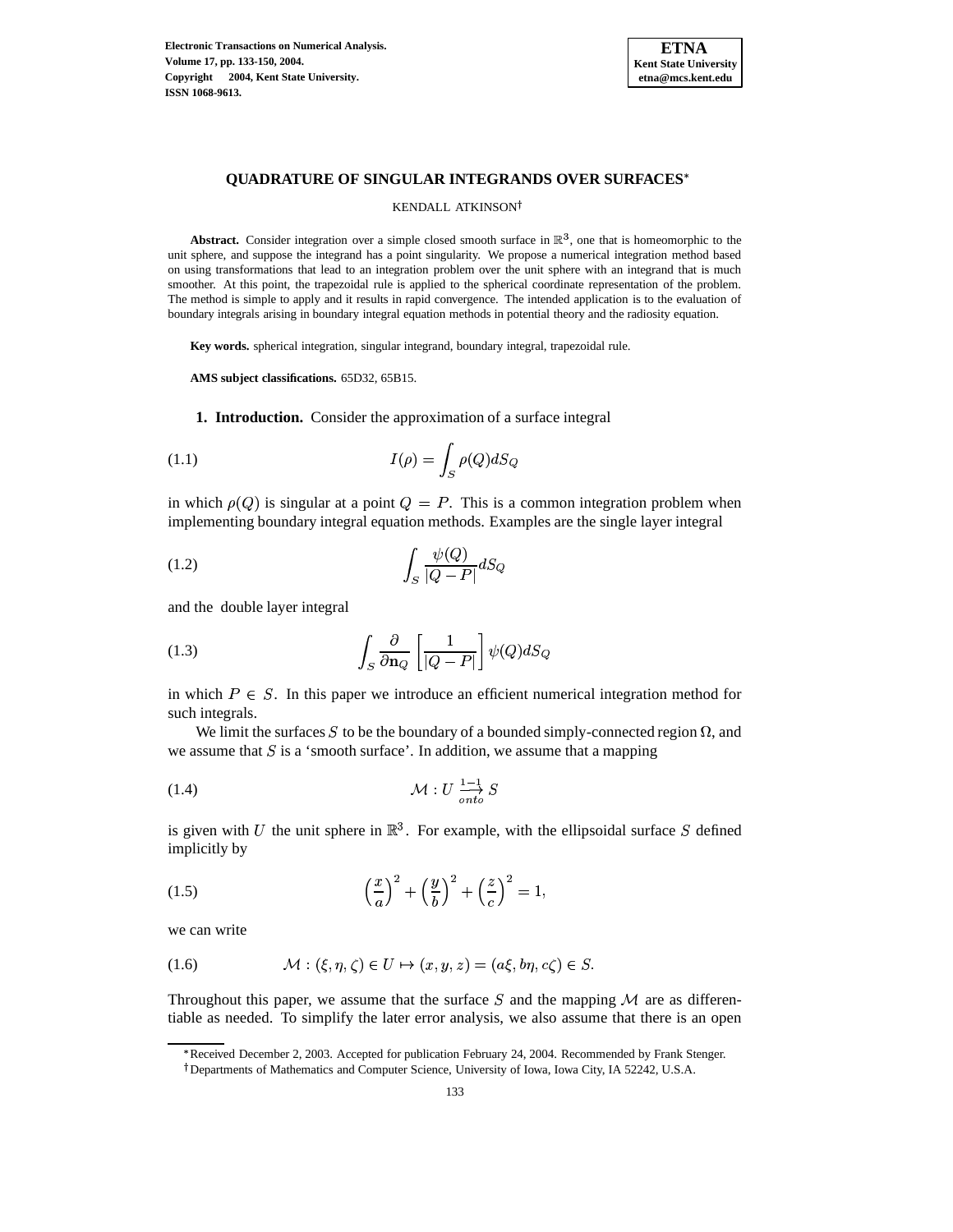$\varepsilon$ -neighborhood of U, for some  $\varepsilon > 0$ , on which M is defined, one-to-one, and differentiable, with a non-zero Jacobian when considered as a three-dimensional mapping. This can be weakened, and we discuss this at the conclusion of the paper.

With such transformations  $(1.4)$ , the integral  $(1.1)$  becomes

(1.7) 
$$
I(\rho) = \int_U \rho \left(\mathcal{M}(\widehat{Q})\right) J_\mathcal{M}(\widehat{Q}) dS_{\widehat{Q}},
$$

with  $J_{\mathcal{M}}(\widehat{Q})$  the Jacobian of the mapping M considered as a two-dimensional mapping of the surface U onto the surface S. For example, with the ellipsoidal surface  $(1.6)$ ,

<span id="page-1-2"></span>
$$
J_{\mathcal{M}}(\widehat{Q}) = \sqrt{(bc\xi)^2 + (ac\eta)^2 + (ab\zeta)^2}, \qquad \widehat{Q} = (\xi, \eta, \zeta) \in U.
$$

In the appendix to this paper we give a way to calculate  $J_{\mathcal{M}}(\widehat{Q})$  for general transformations *. Based on being able to perform this transformation of variables, we often restrict our* interest in this paper to the unit sphere  $U$ . The numerical examples, however, will illustrate the use of more general surfaces.

Boundary integral equation methods are of two general types: (*i*) boundary element methods in which S is decomposed into small elements and  $\rho$  is approximated by a low degree polynomial over each element; and *(ii)* using approximations to  $\rho$  of a global type over the entire surface  $S$ , for example, using spherical polynomials. The methods of this paper are intended for integrals arising in the latter second type of boundary integral method. For example, see [\[1\]](#page-17-0), [\[3\]](#page-17-1), [\[6\]](#page-17-2); and for an earlier discussion of the numerical approximation of surface integrals with a point singularity, see [\[2\]](#page-17-3). For a more general introduction to quadrature methods for the sphere, see Stroud [\[12\]](#page-17-4).

<span id="page-1-0"></span>In  $\S$ [2,](#page-1-0) we introduce and analyze the numerical method, doing so for  $\rho$  a smooth function, and we illustrate it numerically in  $\S 3$ . In  $\S 4$  $\S 4$  the numerical method is extended to  $\rho$  having a point-singularity, and numerical examples are given in  $\S$ [5.](#page-15-0)

**2. The numerical method.** We begin with the problem of approximating

$$
(2.1)\t\t\t I(f) = \int_U f(Q) dS_Q
$$

in which  $f$  is several times continuously differentiable over the unit sphere  $U$ . In spherical coordinates, this integral can be written as

<span id="page-1-3"></span><span id="page-1-1"></span>
$$
I(f) = \int_0^{\pi} \int_0^{2\pi} f(\cos \phi \sin \theta, \sin \phi \sin \theta, \cos \theta) \sin \theta \, d\phi \, d\theta.
$$

Rather than approximating this integral directly, we begin by introducing a transformation  $\mathcal{L}: U \longrightarrow U$ . With respect to spherical coordinates on U,  $(2.2)$ 

$$
\mathcal{L}: Q = (\cos \phi \sin \theta, \sin \phi \sin \theta, \cos \theta) \mapsto \widetilde{Q} = \frac{(\cos \phi \sin^q \theta, \sin \phi \sin^q \theta, \cos \theta)}{\sqrt{\cos^2 \theta + \sin^{2q} \theta}} \equiv L(\phi, \theta).
$$

In this transformation,  $q \geq 1$  is a 'grading parameter'. The north and south poles of U remain fixed, while the region around them is distorted by the mapping.

The integral  $I(f)$  becomes

(2.3) 
$$
I(f) = \int_U f\left(\mathcal{L}(\widetilde{Q})\right) J_{\mathcal{L}}\left(\widetilde{Q}\right) dS_{\widetilde{Q}},
$$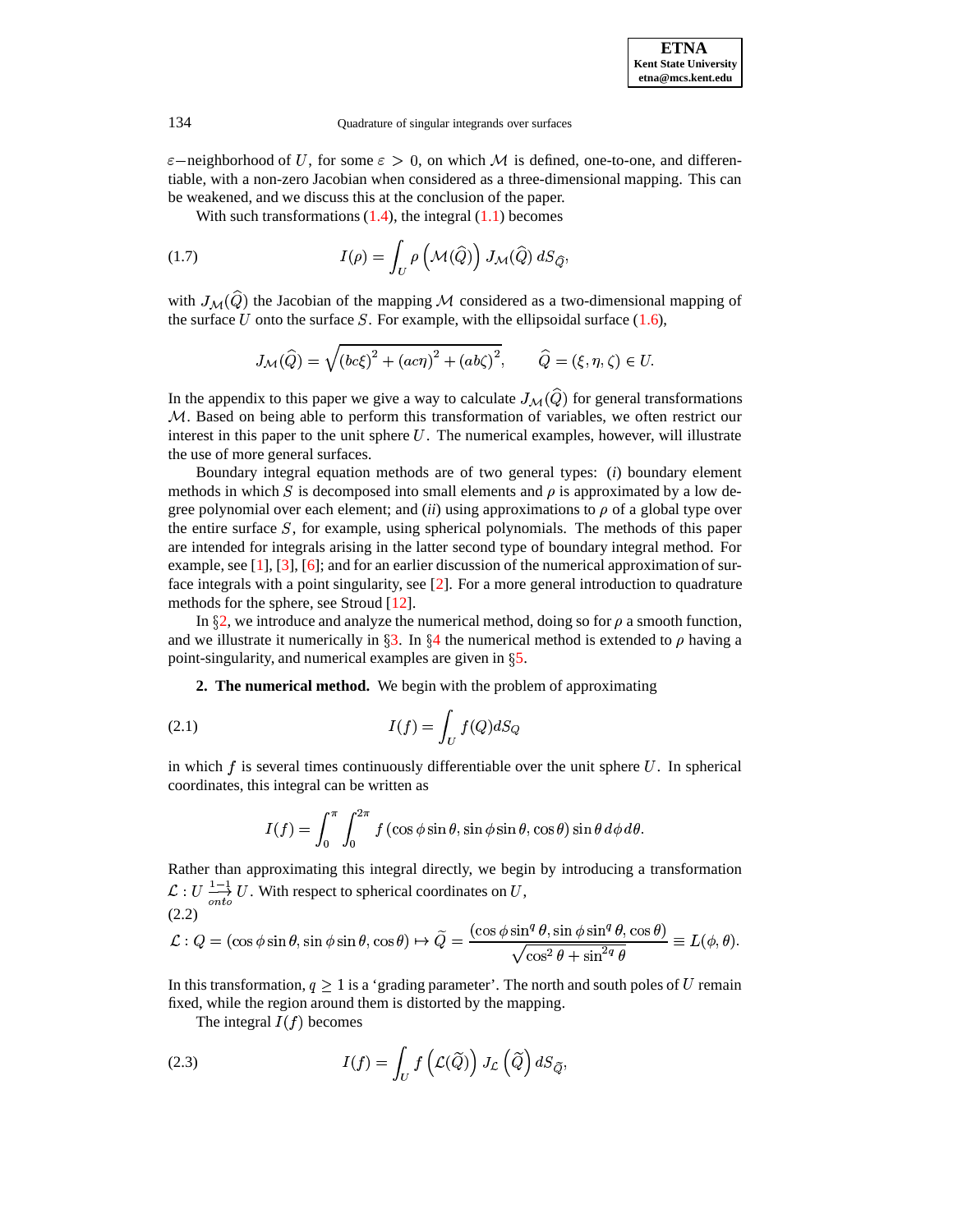with  $J_{\mathcal{L}}\left(\tilde{Q}\right)$  the Jacobian of the mapping  $\mathcal{L}$ ,

(2.4) 
$$
J_{\mathcal{L}}\left(\widetilde{Q}\right) = |D_{\phi}L(\phi,\theta) \times D_{\theta}L(\phi,\theta)| = \frac{\sin^{2q-1}\theta \left(q\cos^{2}\theta + \sin^{2}\theta\right)}{\left(\sin^{2q}\theta + \cos^{2}\theta\right)^{\frac{3}{2}}}.
$$

<span id="page-2-0"></span>In spherical coordinates,

(2.5)  

$$
I(f) = \int_0^{\pi} \frac{\sin^{2q-1} \theta \left( q \cos^2 \theta + \sin^2 \theta \right)}{\left( \sin^{2q} \theta + \cos^2 \theta \right)^{\frac{3}{2}}} \int_0^{2\pi} f(\xi, \eta, \zeta) d\phi d\theta,
$$

$$
(\xi, \eta, \zeta) = \frac{(\cos \phi \sin^q \theta, \sin \phi \sin^q \theta, \cos \theta)}{\sqrt{\sin^{2q} \theta + \cos^2 \theta}}.
$$

For the example ellipsoidal surface of  $(1.5)$ ,

(2.6)  

$$
I(\rho) = \int_{S} \rho(Q) dS_{Q} = \int_{0}^{\pi} \frac{\sin^{2q-1} \theta (q \cos^{2} \theta + \sin^{2} \theta)}{\left(\sin^{2q} \theta + \cos^{2} \theta\right)^{\frac{3}{2}}} \times \int_{0}^{2\pi} \rho (\xi, \eta, \zeta) \sqrt{\left(b c \xi\right)^{2} + \left(a c \eta\right)^{2} + \left(ab \zeta\right)^{2}} d\phi d\theta
$$

For  $n \geq 1$ , let  $h = \pi/n$ , and

$$
\phi_j = \theta_j = jh.
$$

For a generic function  $g$ , introduce the bivariate trapezoidal approximation

$$
\int_0^{\pi} \int_0^{2\pi} g(\sin \theta, \cos \theta, \sin \phi, \cos \phi) d\phi d\theta \approx h^2 \sum_{k=0}^n \sum_{j=0}^{2n} g(\sin \theta_k, \cos \theta_k, \sin \phi_j, \cos \phi_j),
$$

<span id="page-2-1"></span>in which the superscript notation " means to multiply the first and last terms by  $\frac{1}{2}$  before summing. Apply this to (2.5). Note that the integrand is zero for  $\theta = 0, \pi$  and that the integrand has period  $2\pi$  in  $\phi$ . Therefore

(2.7)  
\n
$$
\int_0^{\pi} \int_0^{2\pi} g(\sin \theta, \cos \theta, \sin \phi, \cos \phi) d\phi d\theta
$$
\n
$$
\approx h^2 \sum_{k=1}^{n-1} \sum_{j=1}^{2n} g(\sin \theta_k, \cos \theta_k, \sin \phi_j, \cos \phi_j) \equiv \mathcal{T}_n,
$$
\n
$$
g = \frac{\sin^{2q-1} \theta (q \cos^2 \theta + \sin^2 \theta)}{(\sin^{2q} \theta + \cos^2 \theta)^{\frac{3}{2}}} f(\xi, \eta, \zeta),
$$

with  $(\xi, \eta, \zeta)$  as in (2.5).

We note that closely related transformations for single integrals have been used often over the past several decades, with the trapezoidal rule applied to the transformed integral (e.g. see Sidi [9], [10], [11]). A very readable overview and analysis of such transformations and the associated trapezoidal rule is given in Elliott [5].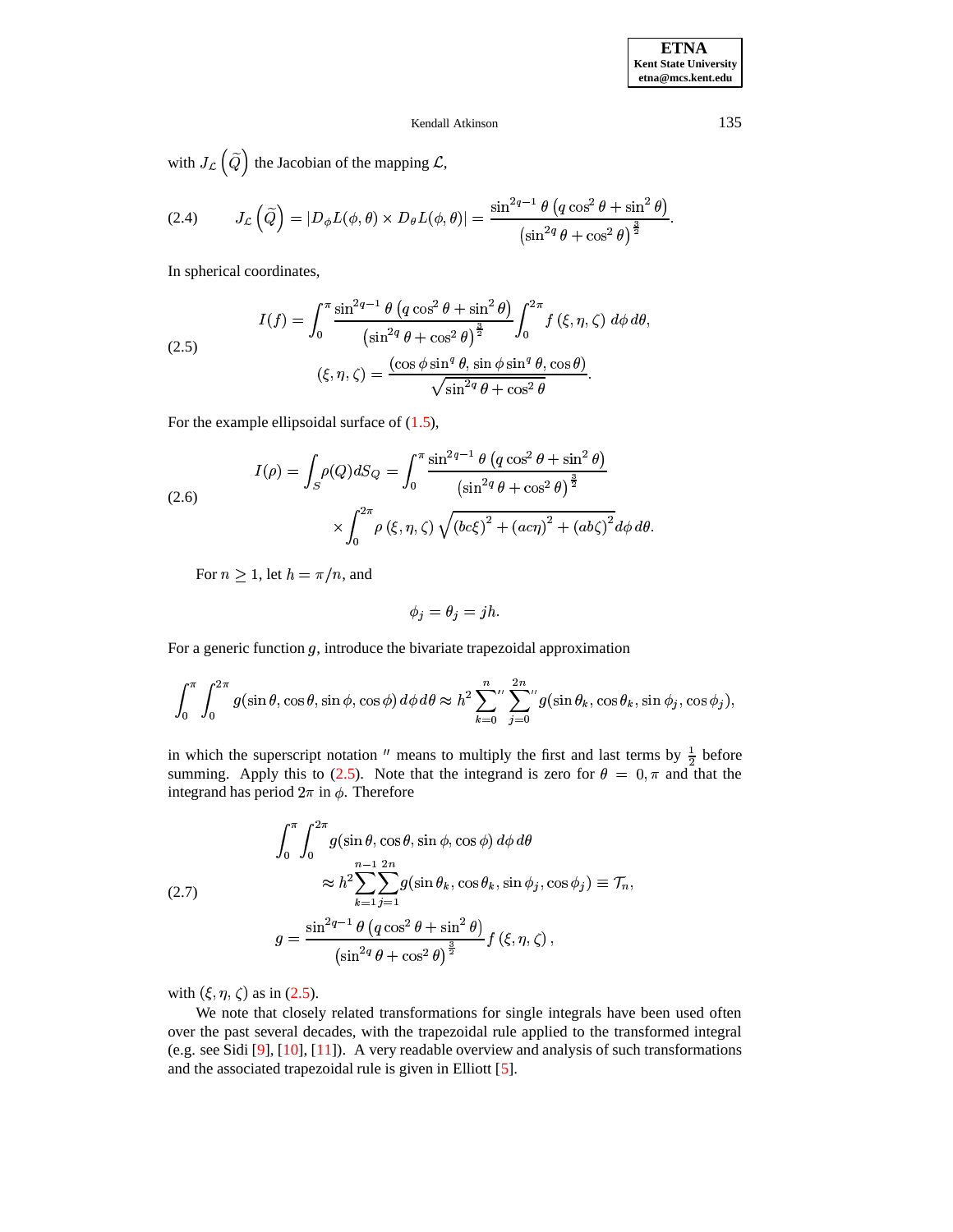## **2.1. Error analysis.** Apply the trapezoidal rule

$$
I \equiv \int_0^{\pi} d(\theta) \, d\theta \approx T_n \equiv h \sum_{j=0}^n {d(jh)}, \qquad h = \frac{\pi}{n}
$$

to the integral

$$
\int_0^{\pi} t(\theta) \sin^m \theta \ d\theta,
$$

with  $t(\theta)$  a sufficiently differentiable function and  $m \geq 0$  an integer. More precisely, assume  $t^{(p)} \in L(0, \pi)$  with  $\ddot{\phantom{0}}$ 

$$
p = \begin{cases} m+2, & m \text{ even,} \\ m+1, & m \text{ odd.} \end{cases}
$$

<span id="page-3-0"></span>Then

$$
(2.8) \tI - T_n = O(h^p).
$$

The proof is an immediate corollary of the Euler-MacLaurin expansion [\[4,](#page-17-9) p. 285]. For later reference, we state the Euler-MacLaurin expansion.

<span id="page-3-2"></span>**The Euler-MacLaurin formula**. Let  $m \geq 0$ ,  $n \geq 1$ , and define  $h = (b-a)/n$ ,  $x_j =$  $a + jh$  for  $j = 0, 1, ..., n$ . Further assume  $\psi(x)$  is  $2m + 2$  times differentiable on  $[a, b]$  with  $\psi^{(2m+2)} \in L(a, b)$ . Then  $\mathcal{L}$  respectively.  $\psi^{(2m+2)} \in L(a, b)$ . Then

(2.9) 
$$
\int_{a}^{b} \psi(x) dx - h \sum_{j=0}^{n} \psi(x_{j}) = \sum_{i=1}^{m} \frac{B_{2i}}{(2i)!} h^{2i} \left[ \psi^{(2i-1)}(b) - \psi^{(2i-1)}(a) \right] + \frac{h^{2m+2}}{(2m+2)!} \int_{a}^{b} \overline{B}_{2m+2} \left( \frac{x-a}{h} \right) \psi^{(2m+2)}(x) dx.
$$

In this formula,  $\{B_k\}$  are the Bernoulli constants,  $B_k(x)$  is the Bernoulli polynomial of degree k, and  $B_k(x)$  is the periodic extension of  $B_k(x)$  on [0, 1].

Using this result, we have the following convergence theorem.

<span id="page-3-3"></span>THEOREM 2.1. *In the integral* [\(2.5\)](#page-2-0), assume that  $q \geq 1$  and that  $2q$  is a positive integer. *Introduce*

$$
p = \begin{cases} 2q, & 2q \text{ even,} \\ 2q+1, & 2q \text{ odd.} \end{cases}
$$

<span id="page-3-1"></span>Assume that  $f$  is p-times differentiable with  $f^{(p)} \in L(U)$ . Then the error in approximating *[\(2.1\)](#page-1-1) by [\(2.7\)](#page-2-1) satisfies*

$$
(2.10) \tI - \mathcal{T}_n = O(h^p).
$$

*Proof*. In order to prove this, we use the Euler-MacLaurin expansion, applying it to both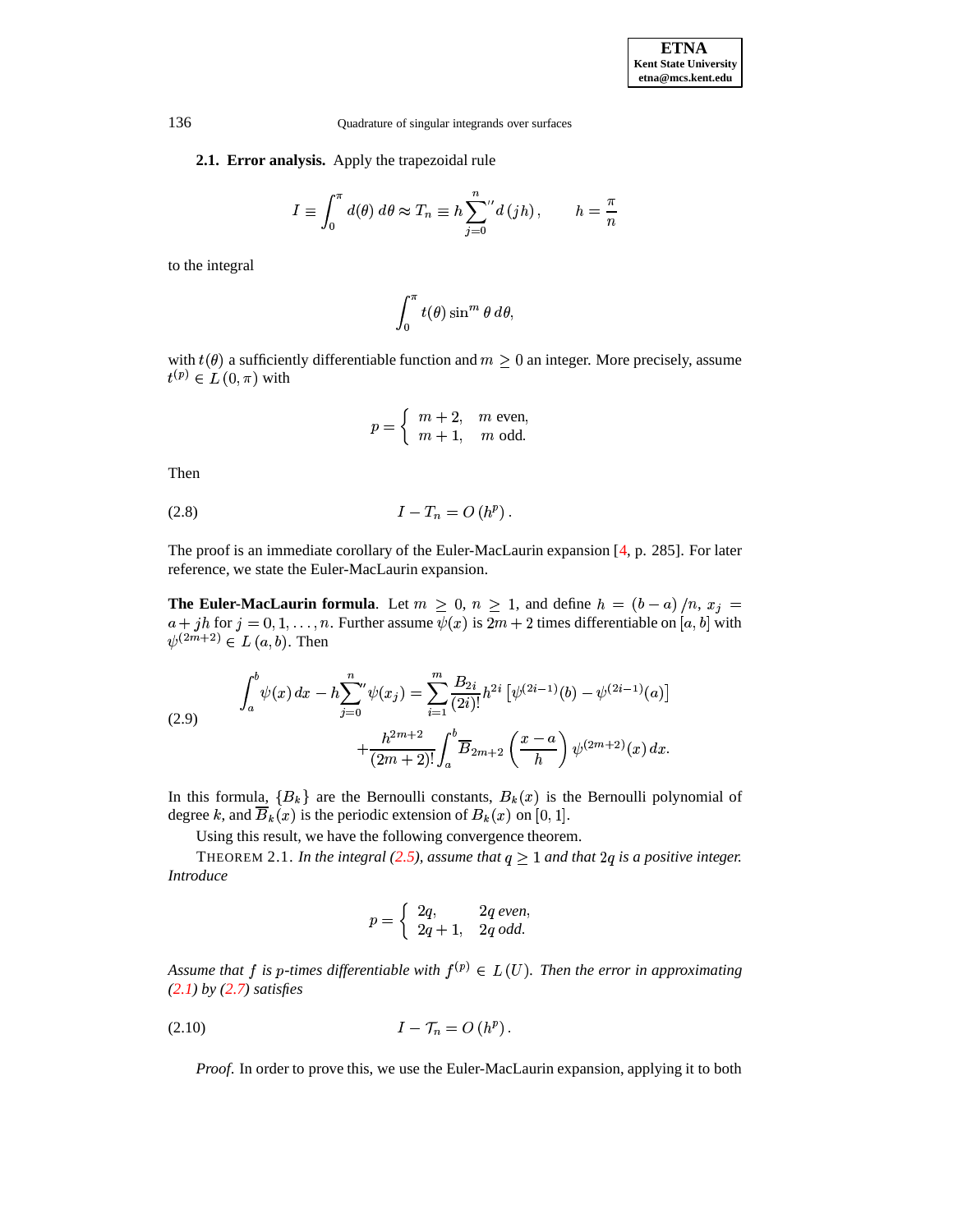the integration in  $\phi$  and in  $\theta$ . More precisely, we write

$$
I(f) - \mathcal{T}_n = \int_0^{\pi} \frac{\sin^{2q-1} \theta \left( q \cos^2 \theta + \sin^2 \theta \right)}{\left( \sin^{2q} \theta + \cos^2 \theta \right)^{\frac{3}{2}}} \int_0^{2\pi} f(\xi, \eta, \zeta) \, d\phi \, d\theta
$$

$$
-h \sum_{k=1}^{n-1} \frac{\sin^{2q-1} \theta_k \left( q \cos^2 \theta_k + \sin^2 \theta_k \right)}{\left( \sin^{2q} \theta_k + \cos^2 \theta_k \right)^{\frac{3}{2}}} \int_0^{2\pi} f(\xi_k, \eta_k, \zeta_k) \, d\phi
$$

$$
+ h \sum_{k=1}^{n-1} \frac{\sin^{2q-1} \theta_k \left( q \cos^2 \theta_k + \sin^2 \theta_k \right)}{\left( \sin^{2q} \theta_k + \cos^2 \theta_k \right)^{\frac{3}{2}}} \times \left[ \int_0^{2\pi} f(\xi_k, \eta_k, \zeta_k) \, d\phi - h \sum_{j=1}^{2n} f(\xi_{k,j}, \eta_{k,j}, \zeta_{k,j}) \right],
$$

with

$$
(\xi_k, \eta_k, \zeta_k) = \frac{(\cos \phi \sin^q \theta_k, \sin \phi \sin^q \theta_k, \cos \theta_k)}{\sqrt{\sin^{2q} \theta_k + \cos^2 \theta_k}},
$$

$$
(\xi_{k,j}, \eta_{k,j}, \zeta_{k,j}) = \frac{(\cos \phi_j \sin^q \theta_k, \sin \phi_j \sin^q \theta_k, \cos \theta_k)}{\sqrt{\sin^{2q} \theta_k + \cos^2 \theta_k}}.
$$

The integration in  $\phi$  is that of a periodic function over [0, 2 $\pi$ ], and we need only show that the p<sup>th</sup>-order derivative with respect to  $\phi$  is absolutely integrable over  $0 \le \phi \le 2\pi$ . This is straightforward, as all such derivatives are well-defined and continuous.

When considering the integration in  $(2.5)$  with respect to  $\theta$ , write the integrand as  $F(\theta)G(\theta)$  with

<span id="page-4-0"></span>
$$
F(\theta) = \frac{q\cos^2\theta + \sin^2\theta}{\left(\sin^{2q}\theta + \cos^2\theta\right)^{\frac{3}{2}}}\sin^{2q-1}\theta,
$$
  

$$
G(\theta) = \int_0^{2\pi} f(\xi, \eta, \zeta) d\phi.
$$

For the integration in  $\theta$ , we need to look at the derivatives of  $F(\theta)G(\theta)$  with respect to  $\theta$  for  $0 \le \theta \le \pi$ . In particular, we must show that

<span id="page-4-1"></span>(2.12) 
$$
\frac{d^k}{d\theta^k} [F(\theta)G(\theta)] \Big|_{\theta=0}^{\pi} = 0, \qquad k = 1:2: p-3,
$$

(2.13) 
$$
\frac{d^p}{d\theta^p} \left[ F(\theta) G(\theta) \right] \in L^p(0, \pi).
$$

We show  $(2.12)$  by instead showing

(2.14) 
$$
\frac{d^k}{d\theta^k} [F(\theta)G(\theta)] = 0, \qquad k = 1:2: p-3, \qquad \theta = 0, \pi.
$$

<span id="page-4-2"></span>For the derivatives of  $F(\theta)G(\theta)$ , we write

(2.15) 
$$
\frac{d^k}{d\theta^k} [F(\theta)G(\theta)] = \sum_{j=0}^k {k \choose j} F^{(j)}(\theta)G^{(k-j)}(\theta),
$$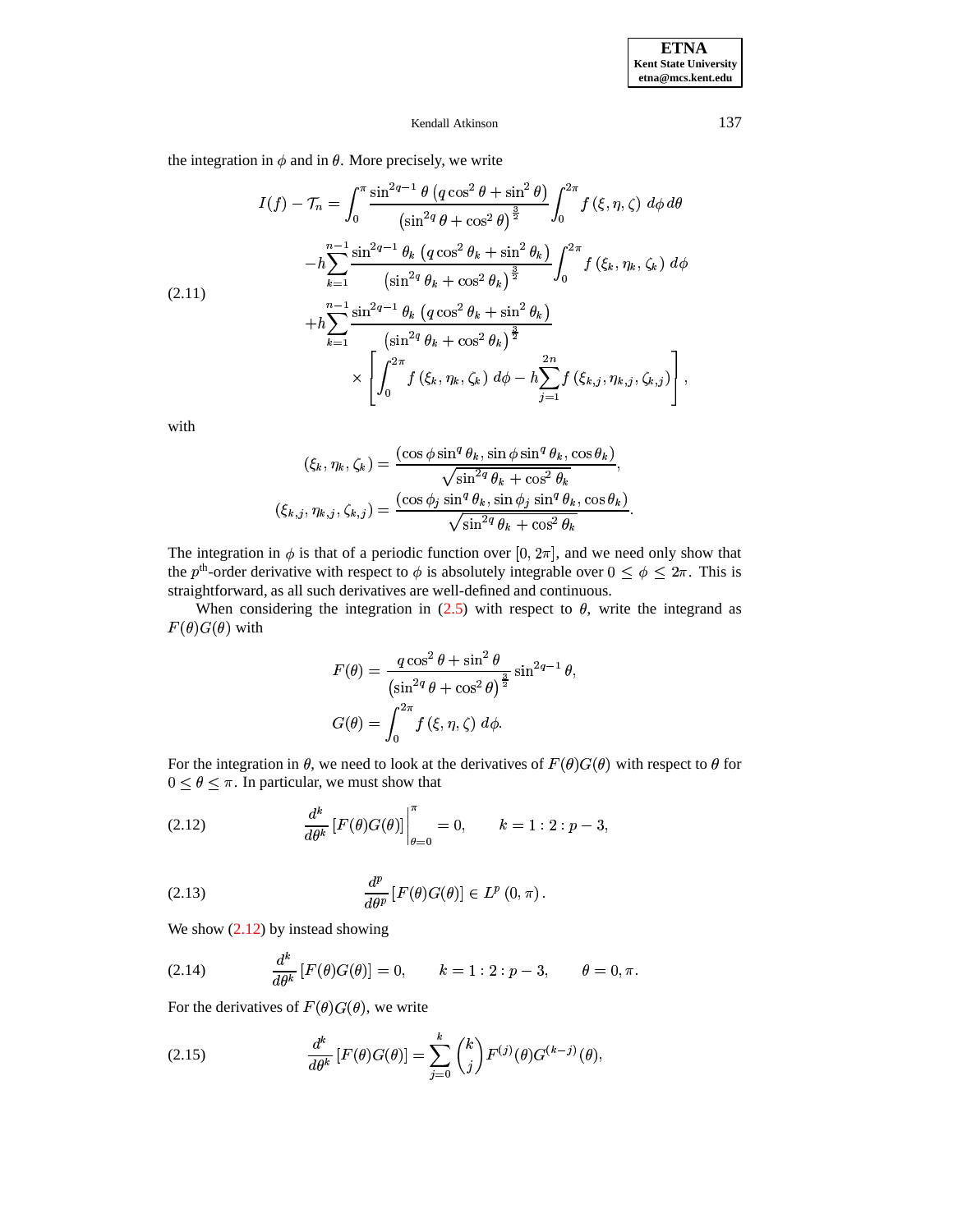and then look at the individual derivatives of  $F$  and  $G$ .

As a part of differentiating  $F(\theta)$ , we introduce the following expressions. Let

$$
R(\theta) = \sin^{2q} \theta + \cos^2 \theta
$$
  
=  $\sin^{2q} \theta - \sin^2 \theta + 1$ ,  $0 \le \theta \le \pi$ 

Then

(2.16) 
$$
R'(\theta) = 2 \cos \theta \left[ q \sin^{2q-1} \theta - \sin \theta \right]
$$

$$
\equiv c_1(\theta) \sin^{2q-1} \theta - c_2(\theta) \sin \theta,
$$

with  $c_1(\theta)$  and  $c_2(\theta)$  infinitely differentiable functions of  $\theta$ . It will be important to keep track of powers of  $\sin \theta$  in the various derivatives. We will use the notation  $c_k(\theta)$ ,  $k \ge 1$ , to denote generic smooth functions of  $\theta$ . Next,

$$
(2.17) \qquad \frac{d}{d\theta} \left[ q \cos^2 \theta + \sin^2 \theta \right] = 2 \left( 1 - q \right) \sin \theta \cos \theta \equiv (1 - q) \sin \left( 2\theta \right).
$$

For the derivatives of G, we need the derivatives of  $(\xi, \eta, \zeta)$  considered as a function of  $\theta$ . The first derivatives are given by

$$
\begin{bmatrix} \frac{d\xi}{d\theta} \\ \frac{d\eta}{d\theta} \end{bmatrix} = \sin^{q-1} \theta \begin{bmatrix} \frac{q\cos\theta}{\sqrt{R(\theta)}} - \frac{c_1(\theta)\sin^2\theta}{2R(\theta)^{\frac{3}{2}}} \end{bmatrix} \begin{bmatrix} \cos\phi \\ \sin\phi \end{bmatrix}
$$

(2.18) 
$$
= c_5(\theta) \sin^{q-1} \theta \left[ \begin{array}{c} \cos \phi \\ \sin \phi \end{array} \right]
$$

(2.19) 
$$
\frac{d\zeta}{d\theta} = \sin \theta \left[ \frac{-1}{\sqrt{R(\theta)}} - \frac{c_1(\theta) \cos \theta}{2R(\theta)^{\frac{3}{2}}} \right] \equiv c_6(\theta) \sin \theta.
$$

We discuss later the higher order derivatives of  $(\xi, \eta, \zeta)$ .

We need to prove both  $(2.12)$  and  $(2.13)$ , and in doing so it is crucial to consider the various powers of sin  $\theta$  that occur in the derivatives of F and G. When 2q is an integer,  $F(\theta)$ is infinitely differentiable on  $[0, \pi]$ . When q is an integer, life is simpler in that there are never any negative powers of  $\sin \theta$  occurring in the differentiation process, with either F or G, no matter how high the order of the derivative. As a consequence we can show both  $(2.12)$  and  $(2.13)$  with no difficulty. Using  $(2.8)$ , the main result  $(2.10)$  then follows with no difficulty.

From hereon we consider only the case that 2q is an odd integer;  $q = r/2$  for some odd integer r. Thus  $p = 2q + 1$  is an even integer. The proof of (2.13) requires showing that the integrand  $F(\theta)G(\theta)$  is *p*-times differentiable with

(2.20) 
$$
\frac{d^p}{d\theta^p} \left[ F(\theta) G(\theta) \right] \in L(0, \pi).
$$

We examine the various derivatives of both F and G to determine the powers of  $\sin \theta$  occurring in both.

To better follow what is happening, consider only the case of  $2q = 3$  and  $p = 4$ . We then need to show (2.12) and (2.13) with  $p = 4$ . We are using the Euler-Maclaurin formula (2.9)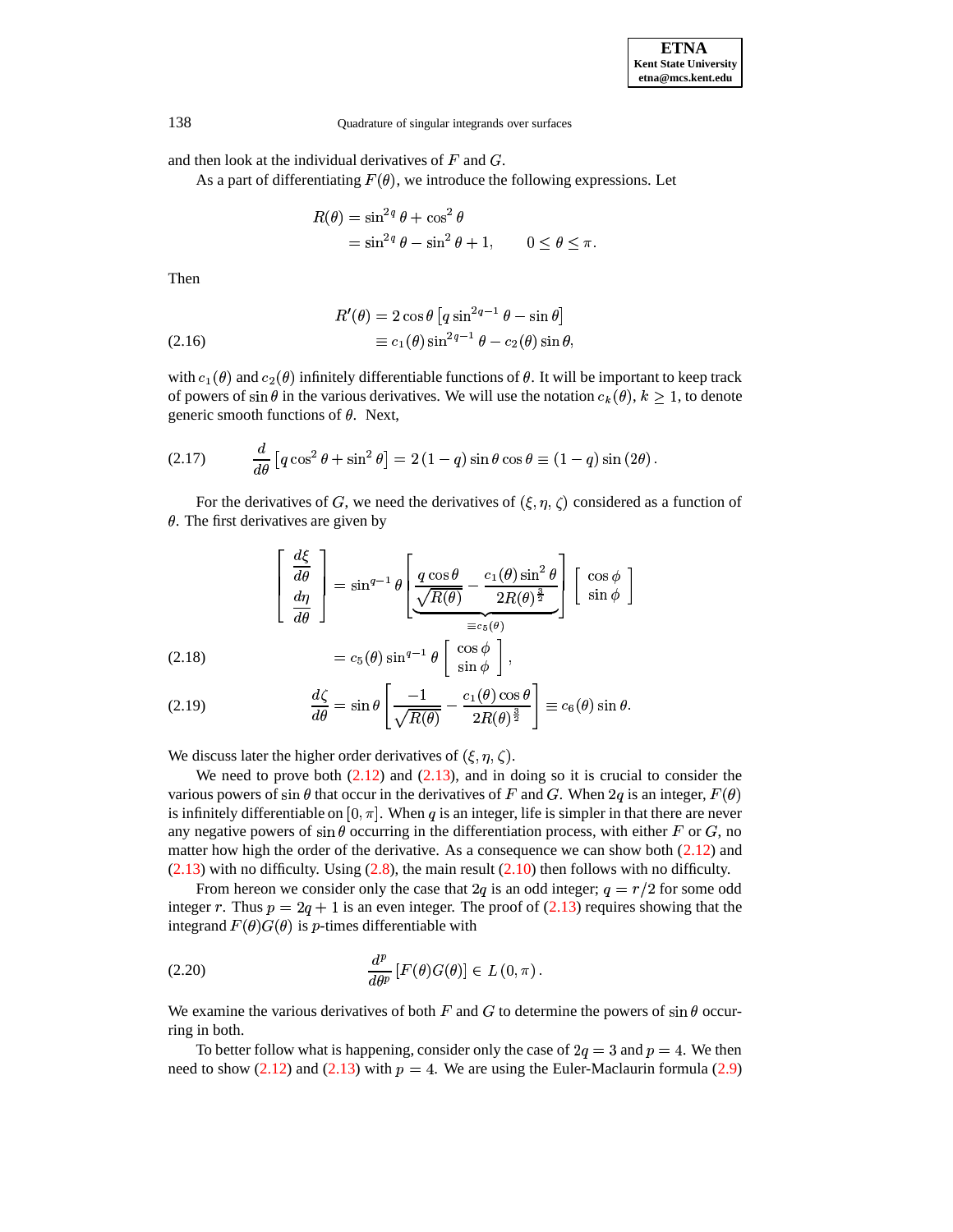<span id="page-6-0"></span>with  $m = 1$ , and the form we need is

(2.21) 
$$
\int_0^{\pi} F(\theta)G(\theta) d\theta - h \sum_{k=1}^{n-1} F(\theta_k)G(\theta_k) = \sum_{i=1}^{m} \frac{B_2}{2} h^2 \left[ F(\theta)G(\theta) \right]_{\theta=0}^{\theta=\pi} + \frac{h^4}{4!} \int_0^{\pi} \overline{B}_4 \left( \frac{\theta}{h} \right) \frac{d^4}{d\theta^4} \left[ F(\theta)G(\theta) \right] d\theta.
$$

The summation limits are changed because  $F(0) = F(\pi) = 0$ . We want to show the trapezoidal error is of size  $O(h^4)$ .

For this case,

<span id="page-6-1"></span>(2.22) 
$$
F(\theta) = \frac{1.5 \cos^2 \theta + \sin^2 \theta}{\left(\sin^3 \theta + \cos^2 \theta\right)^{\frac{3}{2}}} \sin^2 \theta,
$$

$$
(2.23) \tG(\theta) = \int_0^{2\pi} f(\xi, \eta, \zeta) d\phi,
$$

<span id="page-6-2"></span>(2.24) 
$$
(\xi, \eta, \zeta) = \frac{(\cos \phi \sin^{1.5} \theta, \sin \phi \sin^{1.5} \theta, \cos \theta)}{\sqrt{\sin^3 \theta + \cos^2 \theta}}
$$

$$
R(\theta) = \sin^3 \theta + \cos^2 \theta, \qquad 0 \le \theta \le \pi,
$$
  

$$
R'(\theta) = c_1(\theta) \sin^2 \theta - c_2(\theta) \sin \theta,
$$

with  $c_1(\theta)$  and  $c_2(\theta)$  infinitely differentiable. Also,

$$
\frac{d}{d\theta} \left[ q \cos^2 \theta + \sin^2 \theta \right] = -\sin \theta \cos \theta = -\frac{1}{2} \sin (2\theta).
$$

For the derivatives of  $(\xi, \eta, \zeta)$ ,

$$
\begin{aligned}\n\frac{d\xi}{d\theta} \\
\frac{d\eta}{d\theta}\n\end{aligned}\n=\n\sqrt{\sin\theta} \left[\n\frac{1.5 \cos\theta}{\sqrt{R(\theta)}} - \frac{c_1(\theta) \sin^3\theta - c_2(\theta) \sin^2\theta}{2R(\theta)^{\frac{3}{2}}}\n\right] \left[\n\begin{array}{c}\n\cos\phi \\
\sin\phi\n\end{array}\n\right] \\
= c_3(\theta)\sqrt{\sin\theta} \left[\n\begin{array}{c}\n\cos\phi \\
\sin\phi\n\end{array}\n\right], \\
\frac{d\zeta}{d\theta} = \sin\theta \left[\n\frac{-1}{\sqrt{R(\theta)}} - \frac{[c_1(\theta) \sin\theta - c_2(\theta)] \cos\theta}{2R(\theta)^{\frac{3}{2}}}\n\right] \equiv c_4(\theta) \sin\theta,
$$

with  $c_3(\theta)$  and  $c_4(\theta)$  infinitely differentiable. For the first derivative of  $G(\theta)$ ,

$$
G'(\theta) = \int_0^{2\pi} \left[ f_1 \frac{d\xi}{d\theta} + f_2 \frac{d\eta}{d\theta} + f_3 \frac{d\zeta}{d\theta} \right] d\phi,
$$

with  $f_k$  denoting the partial derivative of  $f$  with respect to the argument  $k$ . We note that  $G'(\theta)$ is continuous for  $0 \le \theta \le \pi$ , with  $G'(\theta) = 0$  at  $\theta = 0, \pi$ .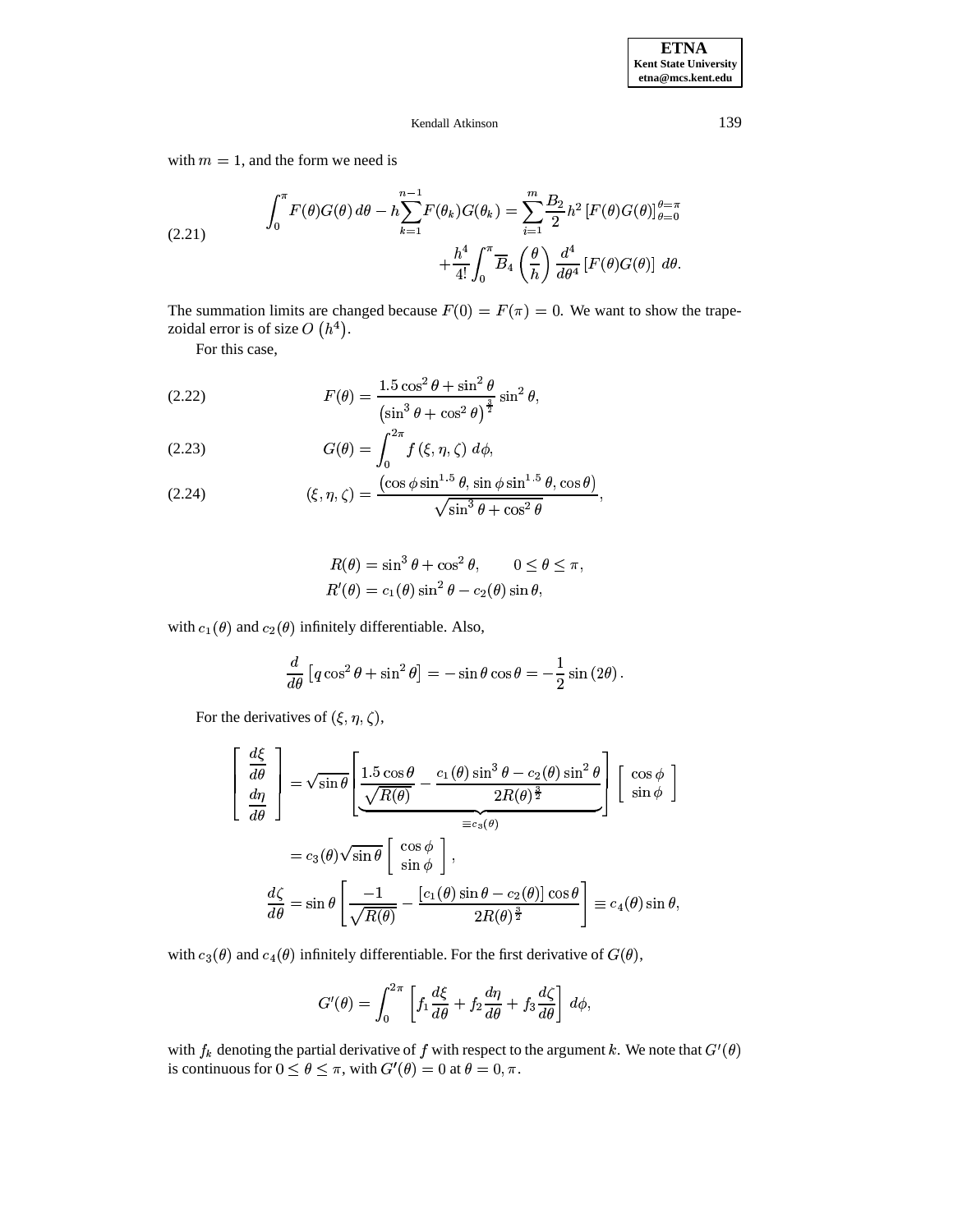For the second derivative,

<span id="page-7-0"></span>
$$
(2.25) \tG''(\theta) = \int_0^{2\pi} \left[ f_{1,1} \left( \frac{d\xi}{d\theta} \right)^2 + f_{2,2} \left( \frac{d\eta}{d\theta} \right)^2 + f_{3,3} \left( \frac{d\zeta}{d\theta} \right)^2 \right]
$$

<span id="page-7-1"></span>(2.26) 
$$
\begin{aligned}\n &\int_{0}^{\infty} \frac{d\xi}{d\theta} \frac{d\eta}{d\theta} + 2f_{1,3} \frac{d\xi}{d\theta} \frac{d\zeta}{d\theta} + 2f_{2,3} \frac{d\eta}{d\theta} \frac{d\zeta}{d\theta} \\
 &\quad + 2f_{1,2} \frac{d\xi}{d\theta} \frac{d\eta}{d\theta} + 2f_{2,3} \frac{d\eta}{d\theta} \frac{d\zeta}{d\theta}\n \end{aligned}
$$

<span id="page-7-2"></span>
$$
(2.27) \t\t\t\t\t+f_1\frac{d^2\xi}{d\theta^2}+f_2\frac{d^2\eta}{d\theta^2}+f_3\frac{d^2\zeta}{d\theta^2}\bigg] d\phi.
$$

The terms in (2.25) and (2.26) involve  $\sin^k \theta$  for  $k = 1, 1.5$ , and 2, and thus the corresponding integrals are continuous and are zero at  $\theta = 0, \pi$ . For the terms in (2.27), we need

(2.28) 
$$
\begin{bmatrix} \frac{d^2 \xi}{d\theta^2} \\ \frac{d^2 \eta}{d\theta^2} \end{bmatrix} = \left[ \frac{c_3(\theta)}{2\sqrt{\sin \theta}} + c'_3(\theta)\sqrt{\sin \theta} \right] \begin{bmatrix} \cos \phi \\ \sin \phi \end{bmatrix},
$$

(2.29) 
$$
\frac{d^2\zeta}{d\theta^2} = c_4(\theta)\cos\theta + c'_4(\theta)\sin\theta.
$$

The general pattern will continue. The higher order derivatives of  $(\xi, \eta, \zeta)$  will contain powers of  $\sin\theta$  as follows.

$$
\begin{bmatrix}\n\frac{d^k \xi}{d\theta^k} \\
\frac{d^k \eta}{d\theta^k}\n\end{bmatrix} = O\left((\sin \theta)^{1.5-k}\right) \begin{bmatrix}\n\cos \phi \\
\sin \phi\n\end{bmatrix},
$$
\n
$$
\frac{d^2 \zeta}{d\theta^2} = O(1),
$$

for  $k = 1, 2, 3, 4$ . The same behaviour carries across to the derivatives of  $G(\theta)$ :

(2.30) 
$$
G^{(k)}(\theta) = O\left(\left(\sin \theta\right)^{1.5-k}\right), \qquad k = 1, 2, 3, 4.
$$

For the derivatives of  $F(\theta)$ , we have the following.

$$
F'(\theta) = 2 \sin \theta \cos \theta \frac{1.5 \cos^2 \theta + \sin^2 \theta}{R(\theta)^{\frac{3}{2}}} + \sin^2 \theta \frac{d}{d\theta} \left[ \frac{1.5 \cos^2 \theta + \sin^2 \theta}{R(\theta)^{\frac{3}{2}}} \right]
$$
  

$$
= 2 \sin \theta \cos \theta \frac{1.5 \cos^2 \theta + \sin^2 \theta}{R(\theta)^{\frac{3}{2}}} - \sin^2 \theta \frac{\cos \theta \sin \theta}{R(\theta)^{\frac{3}{2}}}
$$
  

$$
- \frac{3}{2} \sin^2 \theta \frac{1.5 \cos^2 \theta + \sin^2 \theta}{R(\theta)^{\frac{5}{2}}} \left[ c_1(\theta) \sin^2 \theta - c_2(\theta) \sin \theta \right]
$$
  

$$
(2.31) \qquad \equiv \sin (2\theta) \frac{1.5 \cos^2 \theta + \sin^2 \theta}{R(\theta)^{\frac{3}{2}}} + c_5(\theta) \sin^3 \theta,
$$

$$
F''(\theta) = 2 \cos(2\theta) \frac{1.5 \cos^2 \theta + \sin^2 \theta}{R(\theta)^{\frac{3}{2}}} + c_6(\theta) \sin^2 \theta,
$$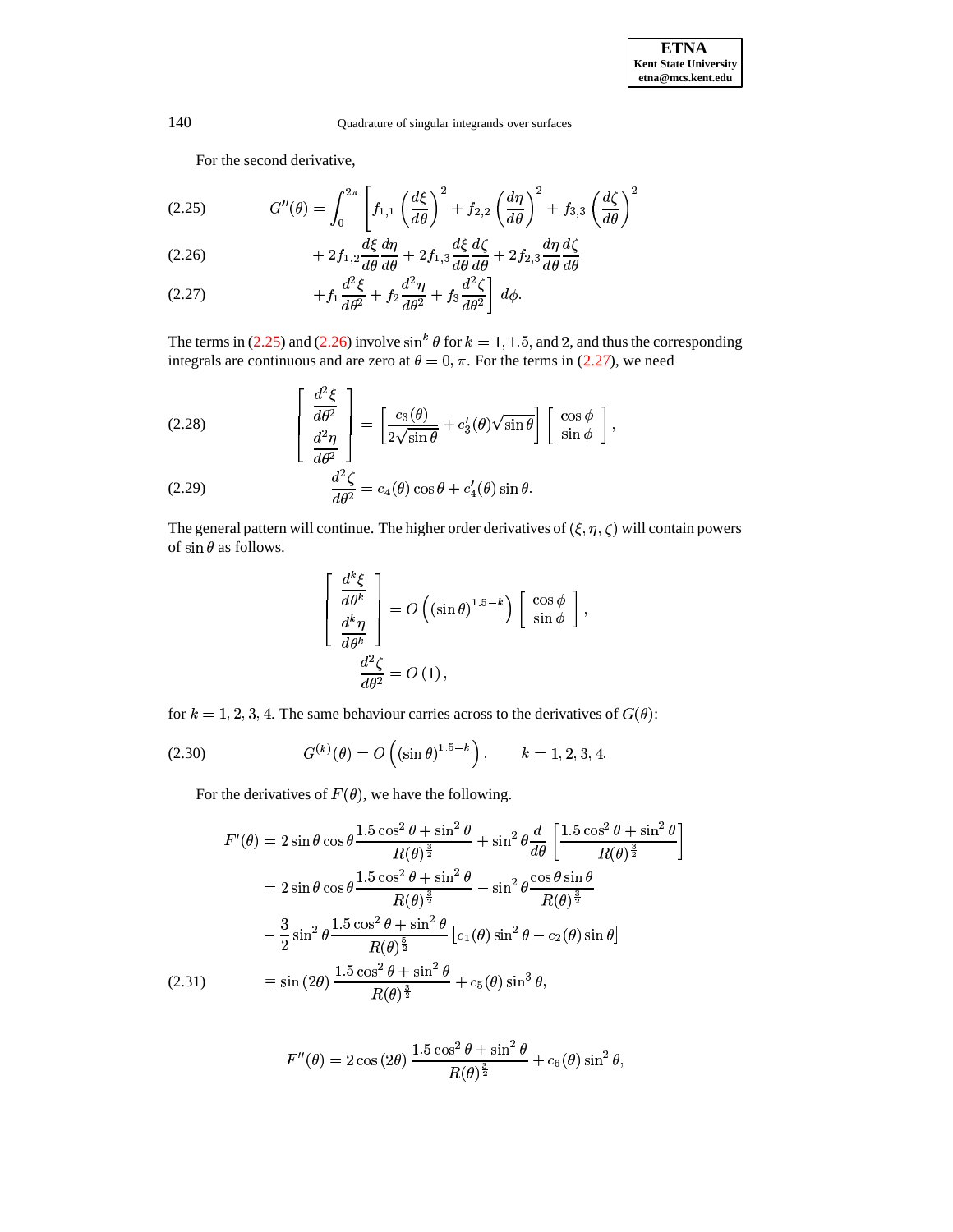$$
F'''(\theta) = -4 \sin (2\theta) \frac{1.5 \cos^2 \theta + \sin^2 \theta}{R(\theta)^{\frac{3}{2}}} + c_7(\theta) \sin \theta,
$$

for suitably defined infinitely differentiable functions  $c_6(\theta)$  and  $c_7(\theta)$ . The function  $F^{(4)}(\theta)$ is well-defined, but does not contain any obvious factor of  $\sin \theta$ .

Using  $(2.15)$  with  $k = 4$ ,

$$
\frac{d^4}{d\theta^4} \left[ F(\theta)G(\theta) \right] = F(\theta)G^{(4)}(\theta) + 4F^{(1)}(\theta)G^{(3)}(\theta) + 6F^{(2)}(\theta)G^{(2)}(\theta) + 4F^{(3)}(\theta)G^{(1)}(\theta) + F^{(4)}(\theta)G(\theta).
$$

Using the above results, we have

$$
F(\theta)G^{(4)}(\theta), F^{(1)}(\theta)G^{(3)}(\theta), F^{(2)}(\theta)G^{(2)}(\theta) = O\left((\sin \theta)^{-\frac{1}{2}}\right),
$$

$$
F^{(3)}(\theta)G^{(1)}(\theta) = O\left((\sin \theta)^{\frac{1}{2}}\right),
$$

$$
F^{(4)}(\theta)G(\theta) = O(1).
$$

This leads to

$$
\frac{d^4}{d\theta^4}\left[F(\theta)G(\theta)\right] \in L(0,\pi).
$$

Also,

$$
\frac{d}{d\theta}[F(\theta)G(\theta)]=F'(\theta)G(\theta)+F(\theta)G'(\theta).
$$

Using the earlier results on the dependence of F and G on  $\sin \theta$ , it follows that

$$
\frac{d}{d\theta}\left[F(\theta)G(\theta)\right] = 0, \qquad \theta = 0, \pi.
$$

Referring to  $(2.21)$ , this proves  $(2.10)$  for the case  $q = 1.5$ .

For the general case of  $q = r/2$  with  $r \geq 3$  an odd integer, a similar proof can be given. For example, when we consider  $q = 2.5$ , we have  $p = 6$  and the functions of [\(2.22\)](#page-6-1)-[\(2.24\)](#page-6-2) are

$$
F(\theta) = \frac{2.5 \cos^2 \theta + \sin^2 \theta}{\left(\sin^5 \theta + \cos^2 \theta\right)^{\frac{3}{2}}} \sin^4 \theta,
$$
  

$$
G(\theta) = \int_0^{2\pi} f(\xi, \eta, \zeta) d\phi,
$$
  

$$
(\xi, \eta, \zeta) = \frac{\left(\cos \phi \sin^{2.5} \theta, \sin \phi \sin^{2.5} \theta, \cos \theta\right)}{\sqrt{\sin^5 \theta + \cos^2 \theta}}.
$$

Then a similar set of results are true regarding the dependence on powers of  $\sin \theta$  for the derivatives of F and G, but with the powers increased by 2 in the derivatives of F. We omit a general treatment as we believe it is clear that such a general analysis follows using the above ideas.

The rates of [\(2.10\)](#page-3-1), and even better, are observed in practice. This is illustrated with the numerical examples of the following section. Based on those examples and on other partial theoretical results, we state the following conjecture that extends the above theorem.

<span id="page-8-0"></span>CONJECTURE 2.2. Assume  $q \geq 1$ . Under suitable assumptions on the function f, the \* *error in approximating [\(2.1\)](#page-1-1) by [\(2.7\)](#page-2-1) satisfies*

$$
(2.32) \tI - \mathcal{T}_n = O\left(h^{2q}\right).
$$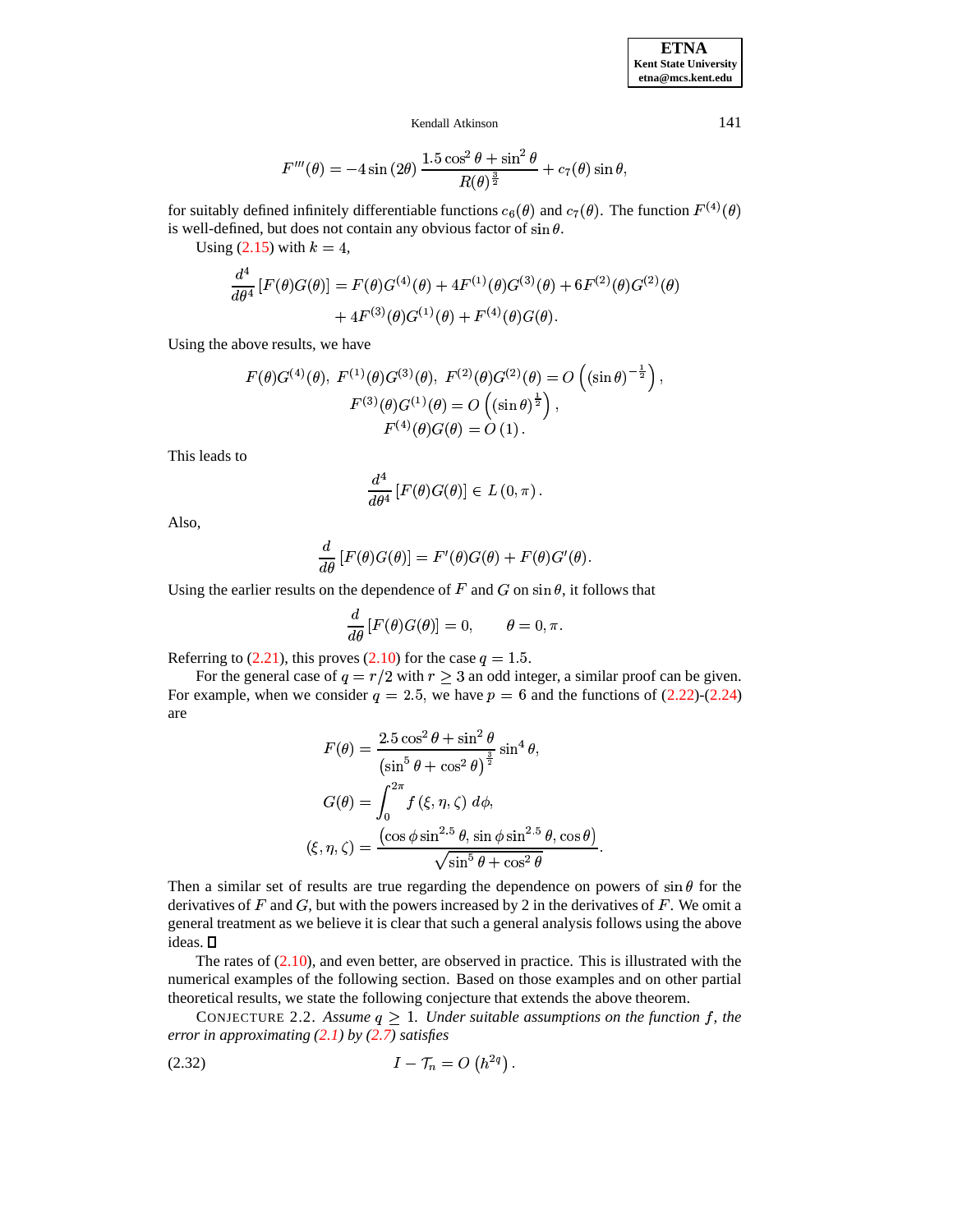

<span id="page-9-1"></span>FIG. 3.1. *The nonsymmetric surface of [\(3.1\)](#page-9-1)*

<span id="page-9-0"></span>**3. Numerical examples.** We give numerical examples based on two surfaces. The first is the ellipsoid of  $(1.5)$ , and the second is given by

(3.1) 
$$
\mathcal{M}: \begin{bmatrix} \xi \\ \eta \\ \zeta \end{bmatrix} \in U \longrightarrow (x, y, z) = \rho(\xi, \eta, \zeta) \begin{bmatrix} a\xi \\ b\eta \\ c\zeta \end{bmatrix} \in S,
$$

$$
\rho(\xi, \eta, \zeta) = d(\xi^2 + g\xi^3) + e(\eta^2 + g\eta^3) + g(\zeta^2 + g\zeta^3).
$$

For the parameters

<span id="page-9-2"></span>
$$
(a,b,c,d,e,f,g)=(1,1.5,2,1,0.7,3,0.3)\,
$$

a sketch of the surface is given in Figure 3.1 and we refer to it as a 'peanut surface'. The Jacobian  $J_{\mathcal{M}}(\widehat{Q})$  was calculated by the method described in the appendix. This surface was designed to demonstrate empirically that the results of the paper do not depend on any symmetry of the surface, as this second surface has no obvious geometric symmetry.

**3.1. Numerical results: Ellipsoid.** We approximate the integral

(3.2) 
$$
\int_{S} e^{x+2y+3z} dS = 18.340419192002230
$$

over the ellipsoid [\(1.5\)](#page-0-3) with  $(a, b, c) = (1.0, 0.5, 0.75)$ . Numerical results are given in Table over the ellipsoid (1.5) with  $(a, b, c) = (1.0, 0.5, 0.75)$ . Numerical results are given in Table [3.1.](#page-15-1) The differences  $\mathcal{T}_n - \mathcal{T}_{\frac{1}{2}n}$  are given for the specific value of  $q = 2.25$ , along with the retire of guessesive ratios of successive differences and the estimated order of convergence (*EOC*). The results are consistent with the conjectured order given in  $(2.32)$ , as  $2q = 4.5$ .

For the same integral  $(3.1)$ , we give in Table [3.2](#page-16-0) the estimated order of convergence as q varies. In general the results are consistent with  $(2.10)$  and the conjectured convergence result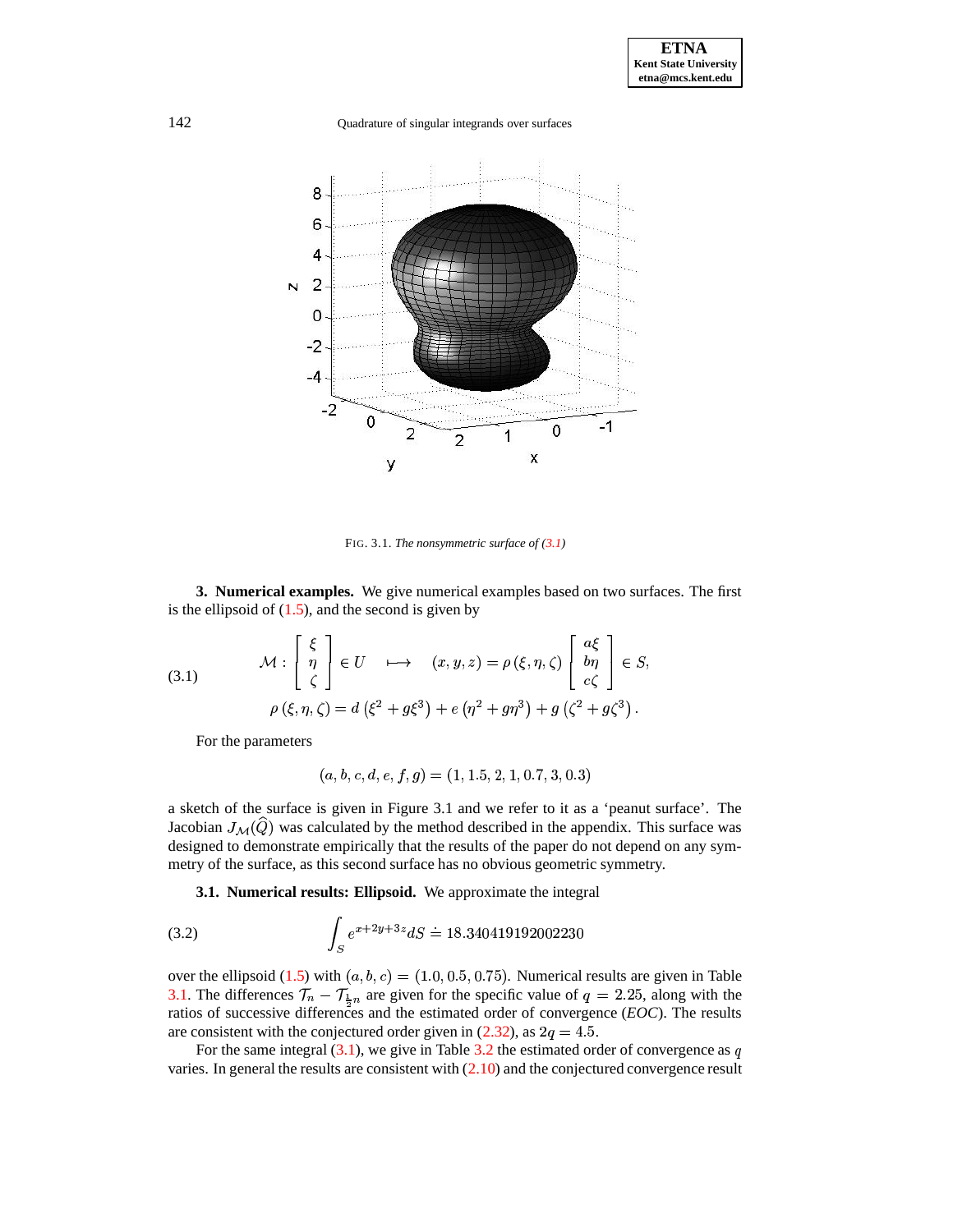**ETNA Kent State University**  $etna@mcs. kent.edu$ 

#### Kendall Atkinson

| $\it n$ | $\mathcal{T}_n - \mathcal{T}_{\frac{1}{2}n}$ | Ratio   | EOC      |
|---------|----------------------------------------------|---------|----------|
| 4       | $1.22E + 1$                                  |         |          |
| 8       | $-2.47E + 0$                                 | $-4.98$ |          |
| 16      | $-3.92E - 2$                                 | 62.94   | 5.98     |
| 32      | $-1.84E - 4$                                 | 213.14  | 7.74     |
| 64      | $-8.36E-6$                                   | 21.88   | 4.45     |
| 128     | $-3.70E - 7$                                 | 22.59   | 4.50     |
| 256     | $-1.64E - 8$                                 | 22.62   | $4.50\,$ |
| 512     | $-7.23E - 10$                                | 22.63   | 4.50     |
| 1024    | $-3.20E-11$                                  | 22.63   | 4.50     |

TABLE 3.1 Numerical integrals for (3.2) over an ellipsoid with  $q = 2.25$ 

TABLE 3.2 Numerical integrals for  $(3.2)$  over an ellipsoid with varying q

|     | $1.00\,$ | $1.25\,$ | $1.50\,$ | $1.75\,$ | 2.00          | 2.25          | 2.50  |
|-----|----------|----------|----------|----------|---------------|---------------|-------|
| EOC | 2.0      | 2.5      | 6.0      | 3.5      | 4.0           | 4.5           | large |
|     | 2.75     | 3.00     | 3.25     | 3.50     | 3.75          | 4.00          |       |
| EOC | 5.5      | 6.0      | 6.5      | large    | $\approx 7.5$ | $\approx 8.0$ |       |

of (2.32). But with the case of  $q = 1.5, 2.5,$  and 3.5, the estimated order of convergence is much better than that predicted by  $(2.10)$ . A few additional comments concerning this superconvergence are given in the concluding discussion of this paper.

3.2. Numerical results: Peanut surface. We approximate the integral

(3.3) 
$$
\int_{S} e^{0.1(x+2y+3z)} dS = 371.453416333927.
$$

As before we give results for a fixed value of  $q = 2.25$ ; see Table 3.3. Again the results are consistent with  $(2.10)$  and the conjectured convergence result of  $(2.32)$ . The qualitative results for varying  $q$  are the same as earlier in Table 3.2, including the much faster convergence for the cases of  $q = 1.5, 2.5, 3.5$ .

<span id="page-10-2"></span>4. Treatment of a point singularity. We now consider integrals

<span id="page-10-0"></span>(4.1) 
$$
I(\rho) = \int_{S} \rho(Q) dS_Q = \int_{U} \rho\left(\mathcal{M}(\widehat{Q})\right) J_{\mathcal{M}}(\widehat{Q}) dS_{\widehat{Q}}
$$

in which  $\rho$  is singular at a point  $P \in S$ ; cf. (1.2) and (1.3). As before in (1.7), we transform to an integral over U. Since the subsequent transformation  $\mathcal L$  of (2.2)-(2.5) is based on smoothing the integrand at the poles of U, we need to have the singularity in  $\rho$  correspond to a pole of the sphere U. The original coordinate system of  $\mathbb{R}^3$  needs to be rotated to have the north pole (or south pole) of  $U$  in the rotated system be the location of the singularity in the integrand.

<span id="page-10-1"></span>Let  $M(\hat{P}) = P$ ,  $\hat{P} \in U$ . We interpose an orthogonal Householder transformation of  $\mathbb{R}^3$  .

$$
\widehat{Q} = \mathcal{H}Q^*, \qquad Q^* \in U
$$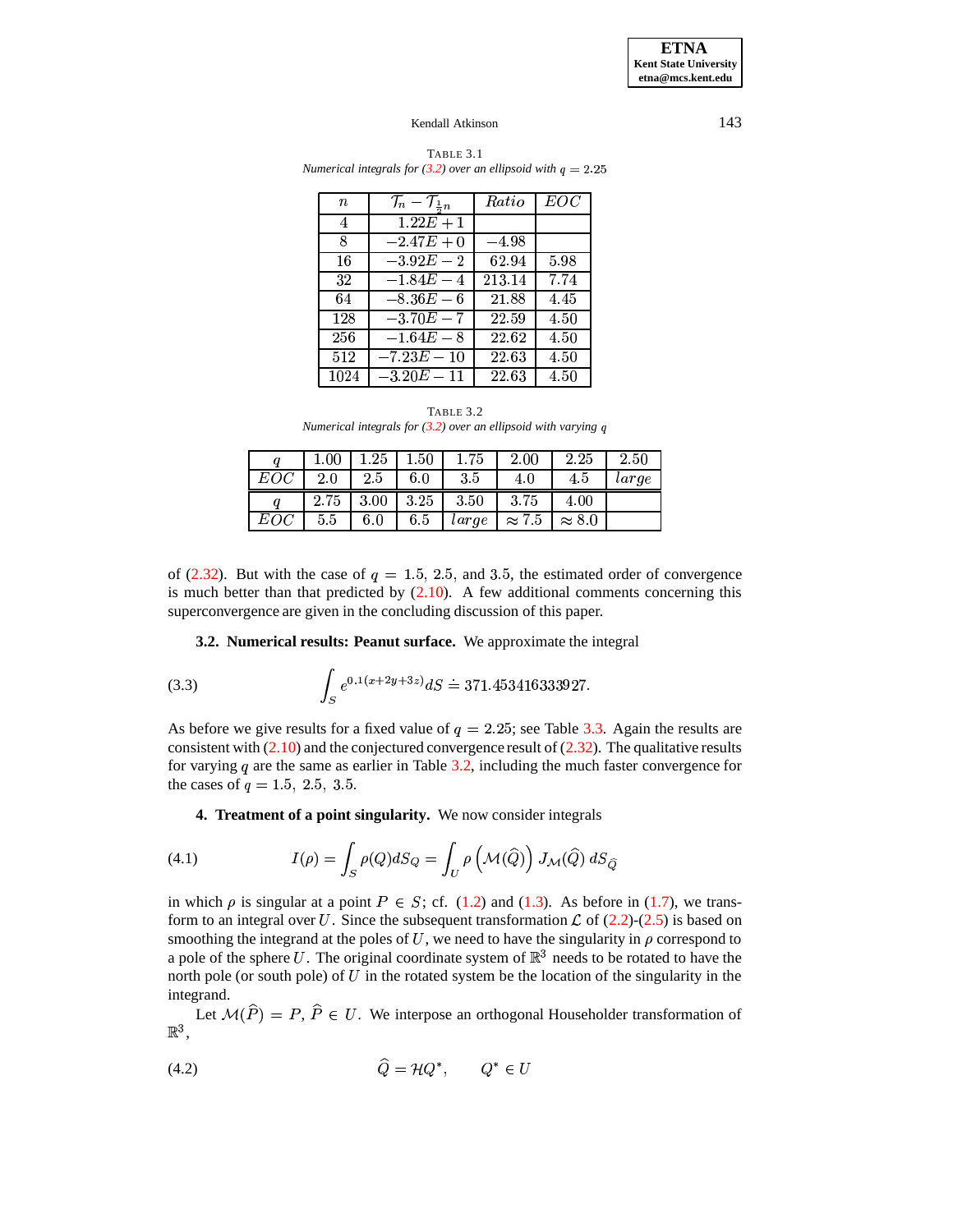| $\, n \,$ | $\mathcal{T}_n - \mathcal{T}_{\frac{1}{2}n}$ | Ratio     | EOC  |
|-----------|----------------------------------------------|-----------|------|
| 4         | $5.443E + 2$                                 |           |      |
| 8         | $-1.885E+2$                                  | $-2.89$   |      |
| 16        | $-8.322E + 0$                                | 22.66     | 4.50 |
| 32        | $1.614E - 2$                                 | $-515.73$ |      |
| 64        | $-4.132E - 4$                                | $-39.05$  |      |
| 128       | $-1.842E - 5$                                | 22.44     | 4.49 |
| 256       | $-8.143E - 7$                                | 22.62     | 4.50 |
| 512       | $-3.599E - 8$                                | 22.62     | 4.50 |
| 1024      | $-1.591E - 9$                                | 22.62     | 4.50 |

<span id="page-11-0"></span>TABLE 3.3 *Numerical integrals for*  $(3.2)$  *over a peanut with*  $q = 2.25$ 

<span id="page-11-1"></span>before the final mapping involving L. Choose a Householder matrix  $\mathcal{H} = I - 2ww^T$  such that

(4.3) 
$$
\mathcal{H}\begin{bmatrix} 0 \\ 0 \\ \pm 1 \end{bmatrix} = \widehat{P}
$$
, equivalently,  $\mathcal{H}\widehat{P} = \begin{bmatrix} 0 \\ 0 \\ \pm 1 \end{bmatrix}$ 

with the sign chosen later to minimize any loss of significance error. The requirement [\(4.3\)](#page-11-1) means that  $\hat{P}$  will be mapped to either the North or South Pole of U, or conversely, a pole of  $U$  is mapped to  $P$ .

Finding  $w$  is straightforward and inexpensive. In evaluating  $(4.2)$ , use

$$
\begin{aligned}\n\widehat{Q} &= \mathcal{H}Q^* \\
&= Q^* - w (2w^{\mathrm{T}}Q^*) \\
&= Q^* - cw, \qquad c = 2w^{\mathrm{T}}Q^*. \n\end{aligned}
$$

Computing  $2w^TQ^*$  requires 4 multiplications and 2 additions; and computing  $\widehat{Q}$  requires a further 3 multiplications and three subtractions (a total of 12 arithmetic operations for  $Q^* \to$  $\dddot{Q}$ ).

In the integral [\(4.1\)](#page-10-2), the transformation  $\widehat{Q} = \mathcal{H} Q^*$  yields

$$
I(\rho)=\int_U \rho\left(\mathcal{M}(\mathcal{HQ}^*)\right)J_\mathcal{M}(\mathcal{HQ}^*)\;dS_{Q^*},
$$

since the Jacobian of the mapping is 1. Now use the mapping

$$
Q^* = \mathcal{L}(\widetilde{Q}), \qquad \widetilde{Q} \in U
$$

as before in  $(2.2)-(2.5)$  $(2.2)-(2.5)$  $(2.2)-(2.5)$ , yielding

(4.4) 
$$
I(\rho) = \int_{U} \rho \left( \mathcal{M}(\mathcal{HL}(\tilde{Q})) \right) J_{\mathcal{M}}(\mathcal{HL}(\tilde{Q})) J_{\mathcal{L}} \left( \tilde{Q} \right) dS_{\tilde{Q}}.
$$

Now apply the scheme of  $(2.7)$  as before in  $(2.7)$  $(2.7)$  $(2.7)$  of  $\S2$ .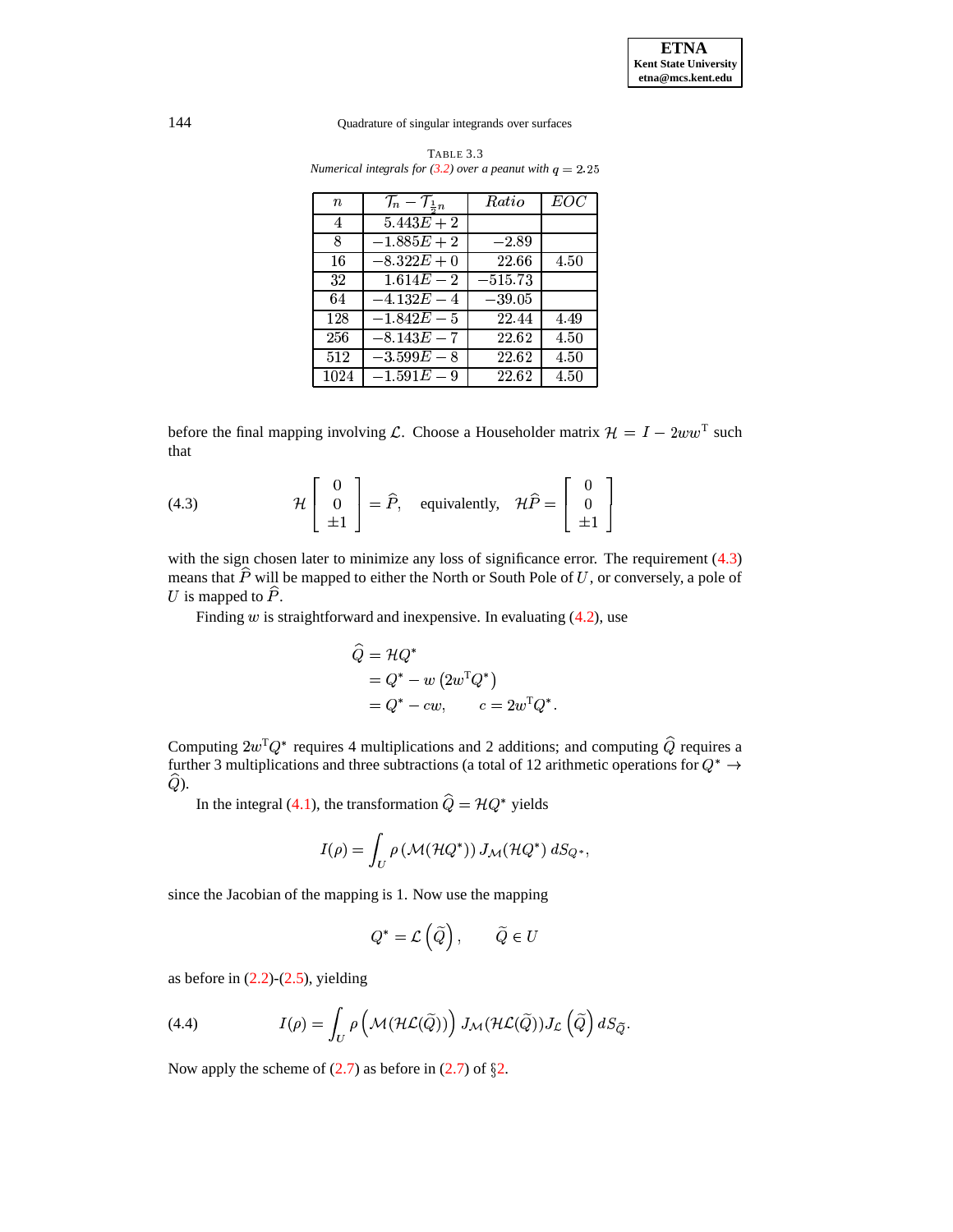<span id="page-12-0"></span>

**4.1. Error analysis.** When considering the earlier convergence results of [\(2.10\)](#page-3-1)-[\(2.32\)](#page-8-0), the principal change is that the integrand  $\rho$  of the original integral [\(4.1\)](#page-10-2) is now singular when  $Q = P$ . To analyze what is happening, we assume that we are dealing with

(4.5) 
$$
I = \int_{U} \frac{f\left(\mathcal{M}(\mathcal{HL}(\widetilde{Q}))\right)J_{\mathcal{M}}(\mathcal{HL}(\widetilde{Q}))J_{\mathcal{L}}\left(\widetilde{Q}\right)}{\left|P - \mathcal{M}(\mathcal{HL}(\widetilde{Q}))\right|} dS_{\widetilde{Q}}.
$$

This is an important case of interest when dealing with boundary integral equations. Note that one of the poles of U corresponds to  $\hat{P}$  under the rotation  $\mathcal{H}$ , say  $\mathcal{H} : (0,0,1) \mapsto \hat{P}$ ; that one of the poles of U corresponds to P under the rotation H, say  $H : (0, 0, 1) \mapsto P$ ;<br>and then  $M(\hat{P}) = P$ , making the denominator of the integrand zero when  $\tilde{Q} = (0, 0, 1)$ .

then  $M(P) = P$ , making the denominator of the integrand zero when  $Q = (0, 0, 1)$ .<br>As assumed earlier, the original smooth mapping  $M: U \frac{1-1}{\sigma} S$  can be considered as the restriction of a one-to-one mapping of an open neighborhood of U, call it  $U_{\varepsilon}$ , onto an open neighborhood of  $S$ :

$$
\mathcal{M}: U_\varepsilon \overset{1-1}{\underset{onto}{\longrightarrow}} S_\varepsilon \equiv \mathcal{M} \left( U_\varepsilon \right).
$$

In addition, this can be done in such a way that the Jacobian of the mapping is nonzero on  $U_{\varepsilon}$  when M is considered as a three-dimensional mapping. We also assume that  $f(Q)$  is a smooth differentiable function of Q on  $S_{\varepsilon}$ .

We write

$$
\mathcal{M}(\mathcal{H}\widehat{Q}) = (x, y, z),
$$

with  $x, y$ , and z functions of  $(\xi, \eta, \zeta)$  over  $U_{\varepsilon}$ . The functions  $x, y$ , and z depend on both M and H, and thus  $x, y$ , and z will vary with P. Nonetheless, the functions  $x, y$ , and z will remain differentiable with respect to  $\xi, \eta$ , and  $\zeta$ , as the differentiability depends on only that of M. In addition, of  $M$ . In addition,

$$
x(0,0,1) = P_1,
$$
  
\n
$$
y(0,0,1) = P_2,
$$
  
\n
$$
z(0,0,1) = P_3.
$$

LEMMA 4.1. Let  $F : \mathbb{R}^3 \to \mathbb{R}$  be a continuously differentiable function on a connected  $convex set C \subseteq \mathbb{R}^3$ . Let  $\mathbf{v}, \mathbf{v}_0 \in C$ . Then

$$
F(\mathbf{v}) - F(\mathbf{v}_0) = \left( \int_0^1 \nabla F(\mathbf{v}_0 + t(\mathbf{v} - \mathbf{v}_0)) dt \right) (\mathbf{v} - \mathbf{v}_0).
$$

*For notation,*  $\nabla F$  *is a row vector and*  $\mathbf{v} - \mathbf{v}_0$  *is a column vector.* 

The proof is a straightforward use of the fundamental theorem of the calculus. Apply it to  $F(\mathbf{v}_0 + t(\mathbf{v}-\mathbf{v}_0))$  for  $0 \le t \le 1$ .

<span id="page-12-1"></span>With this lemma, we can write

(4.7) 
$$
(x, y, z) - P = \left( \int_0^1 \begin{bmatrix} x_1 & x_2 & x_3 \ y_1 & y_2 & y_3 \ z_1 & z_2 & z_3 \end{bmatrix} dt \right) \begin{bmatrix} \xi \\ \eta \\ \zeta - 1 \end{bmatrix}.
$$

We are interested in only the case that the point  $(x, y, z)$  is being evaluated at points  $(\xi, \eta, \zeta) \in$ U. In the matrix,  $x_1 = \partial x/\partial \xi$ ,  $x_2 = \partial x/\partial \eta$ ,  $x_3 = \partial x/\partial \zeta$ , and similarly for the functions y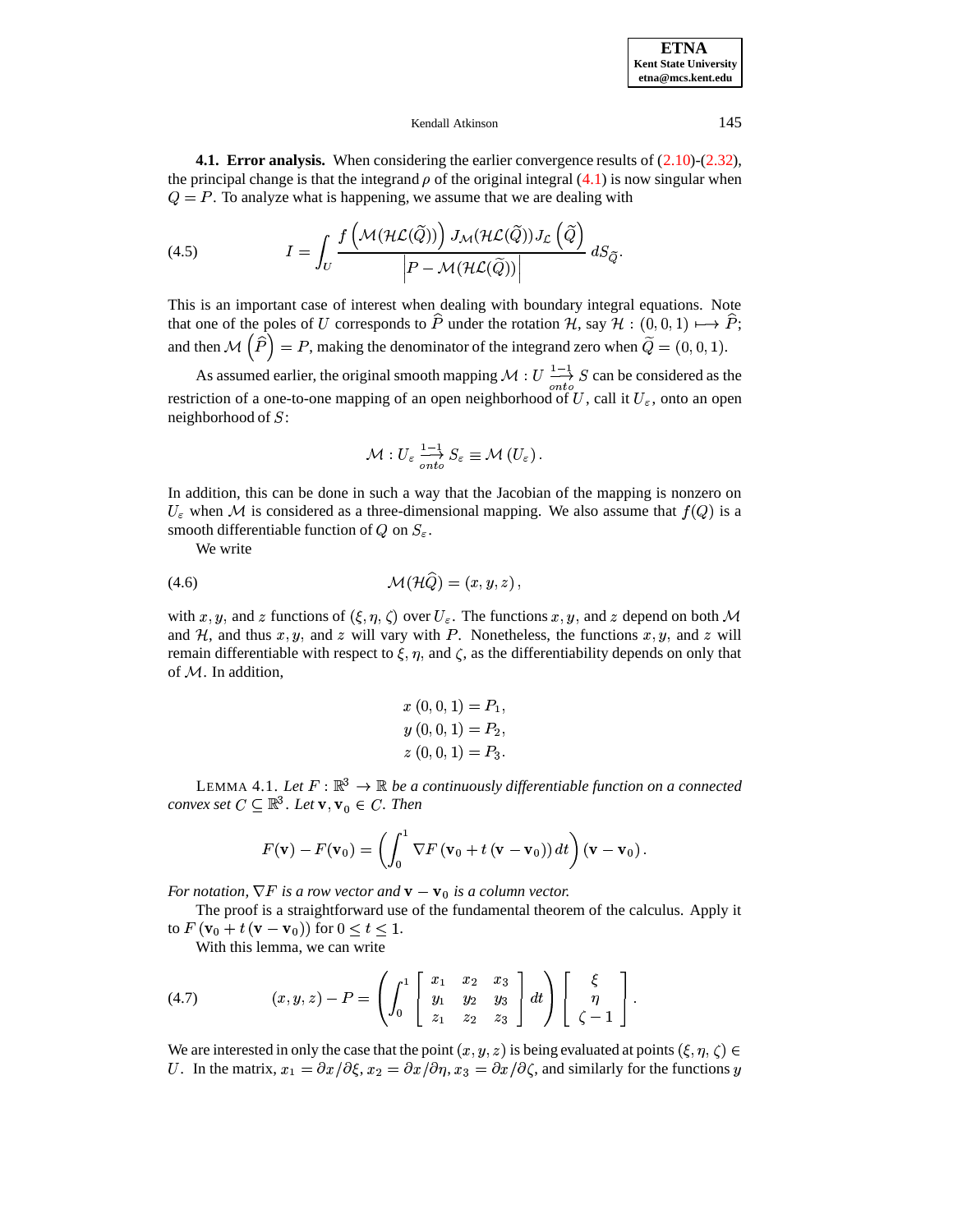and z. The argument of each of these partial derivatives in the matrix is  $(t\xi, t\eta, 1 + t(\zeta - 1))$ . and z. The argument of each of these partial derivatives in the matrix is  $(t\xi, t\eta, 1 + t(\zeta - 1))$ .<br>This formula requires that the line joining  $(x, y, z)$  and P be inside the open neighborhood  $S_{\varepsilon}$  referenced above, or equivalently, the line joining  $(\xi, \eta, \zeta)$  and  $(0, 0, 1)$  is inside of  $U_{\varepsilon}$ .  $S_{\varepsilon}$  referenced above, or equivalently, the line joining  $(\xi, \eta, \zeta)$  and  $(0, 0, 1)$  is inside of  $U_{\varepsilon}$ .<br>This will be true if  $(x, y, z)$  and P are sufficiently close together, or equivalently,  $(\xi, \eta, \zeta) \approx$  $(0,0,1)$ . Thus we want to deal only with points of U that are sufficiently close to  $(0,0,1)$ .  $(0,0,1)$ . Thus we want to deal only with points of U that are sufficiently close to  $(0,0,1)$ .<br>This is sufficient since the integrand in  $(4.5)$  is easily nonsingular and differentiable away <sup>R</sup> \* from  $Q = (0, 0, 1)$ .

 $W = (0, 0, 1).$ <br>We apply [\(4.7\)](#page-12-1) with

$$
(\xi, \eta, \zeta) = \frac{(\cos \phi \sin^q \theta, \sin \phi \sin^q \theta, \cos \theta)}{\sqrt{\cos^2 \theta + \sin^{2q} \theta}}.
$$

Having  $(\xi, \eta, \zeta)$  approach  $(0, 0, 1)$  is equivalent to letting  $\theta$  tend to 0. For  $(\xi, \eta, \zeta) \approx (0, 0, 1)$ , the integral term in  $(4.7)$  is approximately Having  $(\xi, \eta, \zeta)$  approach  $(0, 0, 1)$  is equiv<br>the integral term in  $(4.7)$  is approximately

(4.8) 
$$
J \equiv \begin{bmatrix} x_1 & x_2 & x_3 \ y_1 & y_2 & y_3 \ z_1 & z_2 & z_3 \end{bmatrix} \Big|_{((\xi,\eta,\zeta)=(0,0,1))},
$$

the Jacobian matrix of the three-dimensional mapping  $M$  defined on  $U_{\varepsilon}$  and evaluated at  $(0,0,1)$ . The matrix J is nonsingular by our earlier assumption that the Jacobian of M is (0, 0, 1). The matrix J is nonsingular by our earlier assumption that the Jacobian of  $\mathcal{M}$  is nonzero over  $U_{\varepsilon}$ . Thus the matrix obtained from the integration in [\(4.7\)](#page-12-1) is also nonsingular with a determinant bounded away from zero, by continuity.

To introduce some intuition into the present discussion, we give concrete results for the ellipsoidal surface of [\(1.5\)](#page-0-3) with  $P = (0,0,c)$ . Recall that  $(x, y, z) = M(\xi, \eta, \zeta) = (a\xi, b\eta, c\zeta)$ . Then  $(a\xi, b\eta, c\zeta)$ . Then

$$
|(x, y, z) - (0, 0, c)| = \sqrt{x^2 + y^2 + (z - c)^2}
$$
  
=  $\sqrt{\left(\frac{a \cos \phi \sin^q \theta}{\sqrt{\cos^2 \theta + \sin^{2q} \theta}}\right)^2 + \left(\frac{b \sin \phi \sin^q \theta}{\sqrt{\cos^2 \theta + \sin^{2q} \theta}}\right)^2 + c^2 \left(1 - \frac{\cos \theta}{\sqrt{\cos^2 \theta + \sin^{2q} \theta}}\right)^2}$   
=  $\Omega$ .

Following some algebraic manipulation, we obtain

<span id="page-13-1"></span>—

$$
\Omega = \frac{\sin^q \theta}{\sqrt{\cos^2 \theta + \sin^{2q} \theta}} \sqrt{a^2 \cos^2 \phi + b^2 \sin^2 \phi + \frac{c^2 \sin^{2q} \theta}{\left[\cos \theta + \sqrt{\cos^2 \theta + \sin^{2q} \theta}\right]^2}}.
$$

Thus the denominator in  $(4.5)$  acts like

$$
(4.9) \t\t\t\t\t\Omega = O\left(\sin^q \theta\right)
$$

around  $\theta = 0$ , with the function of proportionality nonzero and differentiable in  $(\theta, \phi)$ .<br>For the general case, we write (4.7) in the form . For the general case, we write  $(4.7)$  in the form

<span id="page-13-0"></span>
$$
(4.10) \qquad (x,y,z)-P=\widehat{\Omega}\left(\int_0^1\left[\begin{array}{ccc}x_1&x_2&x_3\\y_1&y_2&y_3\\z_1&z_2&z_3\end{array}\right]dt\right)\left[\begin{array}{c}\xi/\widehat{\Omega}\\ \eta/\widehat{\Omega}\\ (\zeta-1)/\widehat{\Omega}\end{array}\right],
$$

(4.11) 
$$
\widehat{\Omega} = \frac{\sin^q \theta}{\sqrt{\cos^2 \theta + \sin^{2q} \theta}} \sqrt{1 + \frac{\sin^{2q} \theta}{\left[\cos \theta + \sqrt{\cos^2 \theta + \sin^{2q} \theta}\right]^2}}.
$$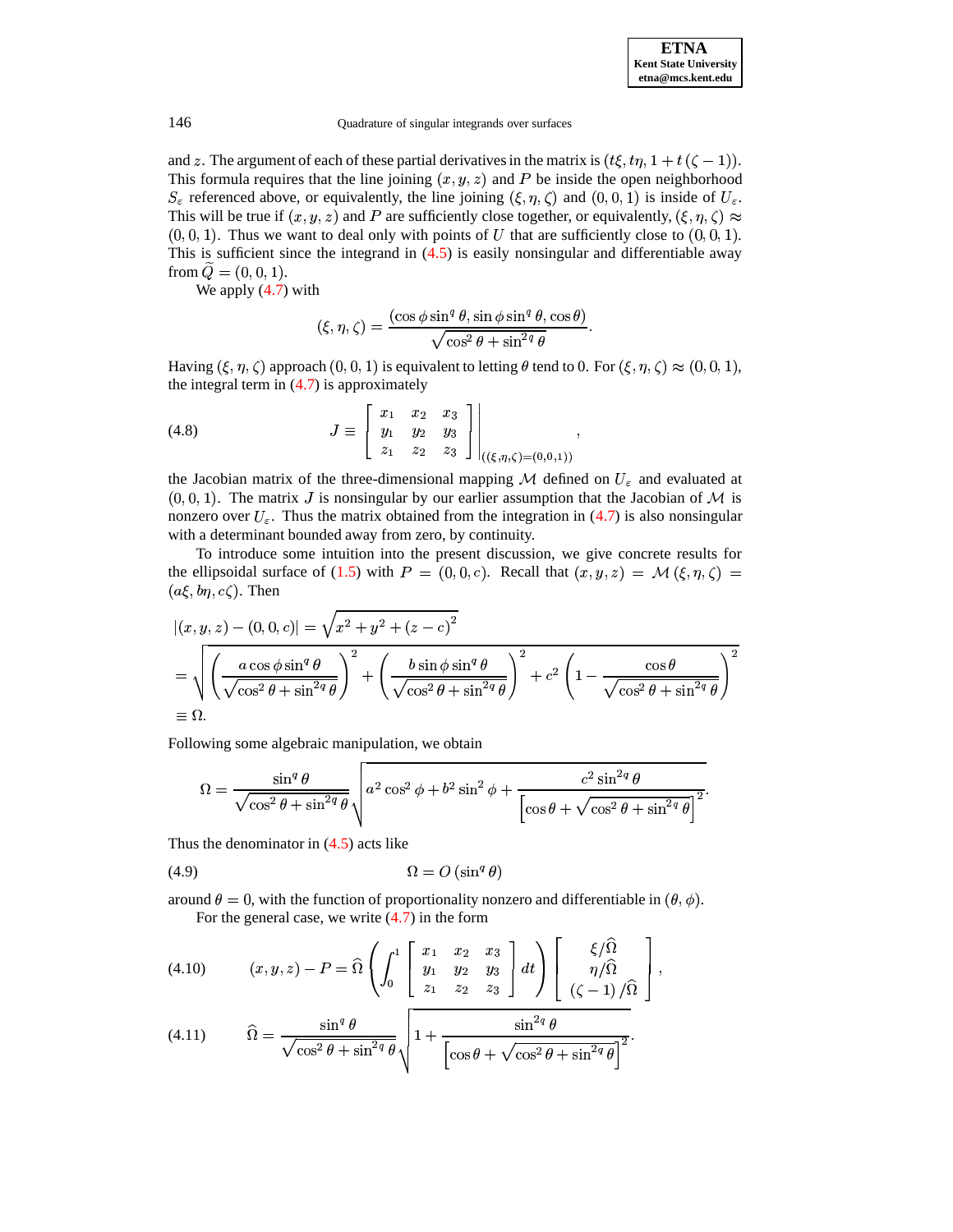The vector that is the last term on the right side of  $(4.10)$  is of unit length. The right side of  $(4.10)$  is the product of  $\hat{\Omega}$  and a term closely approximated by

 $J_{\mathbf{v}}$ 

with **v** a unit vector dependent on  $(\theta, \phi)$ . As **v** varies in all possible ways, J**v** will be bounded away from zero because  $J$  is nonsingular; and  $Jv$  will be a smooth differentiable function of  $(\theta, \phi)$ . We can use this and a continuity argument to show that the term

$$
(4.12) \qquad \left(\int_0^1 \begin{bmatrix} x_1 & x_2 & x_3 \\ y_1 & y_2 & y_3 \\ z_1 & z_2 & z_3 \end{bmatrix} dt\right) \begin{bmatrix} \xi/\widehat{\Omega} \\ \eta/\widehat{\Omega} \\ (\zeta - 1)/\widehat{\Omega} \end{bmatrix}
$$

is a continuous and differentiable function of  $(\xi, \eta, \zeta) \in U$  in a neigborhood of  $(0, 0, 1)$ ; is a continuous and differentiable function of  $(\xi, \eta, \zeta) \in U$  in a neigborhood of  $(0, 0, 1)$ ;<br>and the same is true for  $(\xi, \eta, \zeta)$  away from  $(0, 0, 1)$ , since the denominator of  $(4.5)$  is then and the same is true for  $(\xi, \eta, \zeta)$  away from  $(0, 0, 1)$ , since the denominator of  $(4.5)$  is then<br>nonzero and well-behaved. The main behaviour of interest for  $(x, y, z) - P$  is bound up in  $\hat{\Omega}$ , and it acts like the product of a smooth function and  $\sin^q \theta$ . The denominator in [\(4.5\)](#page-12-0) again behaves as in  $(4.9)$ .

<span id="page-14-0"></span>Summarizing,

(4.13) 
$$
\left| P - \mathcal{M}(\mathcal{HL}(\widetilde{Q})) \right| = \Psi(\theta, \phi) \sin^q \theta,
$$

for some continuously differentiable function  $\Psi(\theta, \phi)$  that is bounded away from zero for  $0 \le \phi \le 2\pi$  and  $0 \le \theta \le \pi$ .  $0 \leq \phi \leq 2\pi$  and  $0 \leq \theta \leq \pi$ .

Return to the discussion of the numerical scheme  $(2.7)$  applied to  $(4.5)$ . The error analysis of [\(2.7\)](#page-2-1) mimics that given earlier in  $\S$ [2.](#page-1-0) The principal difference results from combining [\(4.13\)](#page-14-0) with the Jacobian  $J_{\mathcal{L}}(\tilde{Q})$ . We now have an integrand of the general form

(4.14) 
$$
\int_0^{\pi} \left[ \sin \theta \right]^{q-1} \int_0^{2\pi} \Psi \left( \sin \theta, \cos \theta, \sin \phi, \cos \phi \right) d\phi d\theta,
$$

in which  $\Psi$  is a smooth function. Proceeding as in  $\S 2$ , we have the following. The proof is essentially the same as in Theorem [2.1.](#page-3-3)

THEOREM 4.2. Let  $q \geq 1$  be an integer, and introduce

<span id="page-14-1"></span>
$$
p = \begin{cases} q, & q \text{ even,} \\ q+1, & q \text{ odd.} \end{cases}
$$

*P*  $\sqsubset$   $\bigcup$  *q* + 1*, q odd.*<br>*In the integral [\(4.5\)](#page-12-0), assume that*  $f \in L^p(S)$ *. Assume that the surface S* is similarly differentiable, which is equivalent to assuming that the mapping  ${\cal M}$  is suitably differentiable. Let  ${\cal T}_n$ *be the approximation of [\(4.5\)](#page-12-0) based on the schema of [\(2.7\)](#page-2-1). Then*

$$
(4.15) \tI - \mathcal{T}_n = O(h^p).
$$

The rates of [\(4.15\)](#page-14-1), and even better, are observed in practice. This is illustrated with the numerical examples of the following section. Based on those examples and on other partial theoretical results, we state the following conjecture that extends the above theorem.

<span id="page-14-2"></span>CONJECTURE 4.3. Assume  $q \geq 1$ . Under suitable assumptions on the function f, the \* *error in approximating [\(4.5\)](#page-12-0) by [\(2.7\)](#page-2-1) satisfies*

$$
(4.16) \tI - \mathcal{T}_n = O(h^q).
$$

The methods of this section can also be applied to the analysis of the double layer integral of  $(1.3)$ , but we omit this analysis.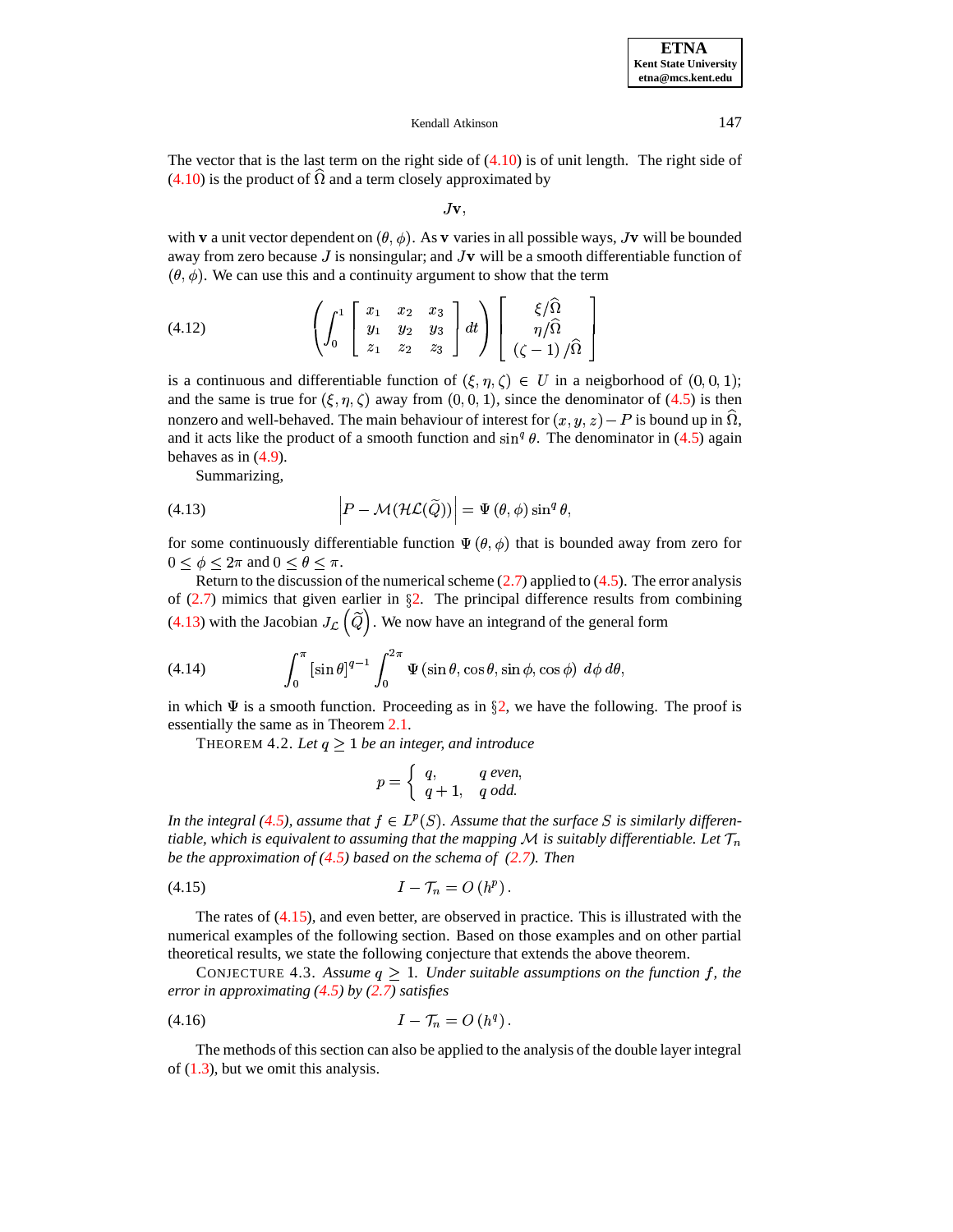|        |                                              | Surface $S_1$ |      | Surface $S_2$                                |          |      |  |  |  |
|--------|----------------------------------------------|---------------|------|----------------------------------------------|----------|------|--|--|--|
| $\, n$ | $\mathcal{T}_n - \mathcal{T}_{\frac{1}{2}n}$ | Ratio         | EOC  | $\mathcal{T}_n - \mathcal{T}_{\frac{1}{2}n}$ | Ratio    | EOC  |  |  |  |
| 4      | $1.99E + 1$                                  |               |      | $1.38E + 2$                                  |          |      |  |  |  |
| 8      | $-5.93E - 1$                                 | $-33.65$      |      | $-1.53E + 1$                                 | $-9.01$  |      |  |  |  |
| 16     | $1.58E - 1$                                  | $-3.76$       |      | $-1.01E + 0$                                 | 15.10    |      |  |  |  |
| 32     | $2.56E-2$                                    | 6.16          | 2.62 | $6.92E - 2$                                  | $-14.63$ |      |  |  |  |
| 64     | $4.53E-3$                                    | 5.64          | 2.50 | $1.83E - 2$                                  | 3.79     | 1.92 |  |  |  |
| 128    | $8.01E - 4$                                  | 5.66          | 2.50 | $3.24E - 3$                                  | 5.65     | 2.50 |  |  |  |
| 256    | $1.42E - 4$                                  | 5.66          | 2.50 | $5.72E - 4$                                  | 5.66     | 2.50 |  |  |  |
| 512    | $2.50E-5$                                    | 5.66          | 2.50 | $1.01E - 4$                                  | 5.66     | 2.50 |  |  |  |
| 1024   | $4.43E-6$                                    | 5.66          | 2.50 | $1.79E - 5$                                  | 5.66     | 2.50 |  |  |  |

| TABLE 4.1                                      |  |
|------------------------------------------------|--|
| Numerical integrals for $(5.1)$ with $q = 2.5$ |  |

TABLE 5.1 Numerical integrals for  $(5.1)$  with  $q = 3$ 

<span id="page-15-1"></span>

|                  | Surface $S_1$                                |          | Surface $S_2$                                |          |  |  |  |
|------------------|----------------------------------------------|----------|----------------------------------------------|----------|--|--|--|
| $\boldsymbol{n}$ | $\mathcal{T}_n - \mathcal{T}_{\frac{1}{2}n}$ | Ratio    | $\mathcal{T}_n - \mathcal{T}_{\frac{1}{2}n}$ | Ratio    |  |  |  |
| 4                | $\sqrt{2.21E+1}$                             |          | $1.48E + 2$                                  |          |  |  |  |
| 8                | $-2.46E + 0$                                 | $-8.96$  | $-2.42E + 1$                                 | $-6.12$  |  |  |  |
| 16               | $-7.66E - 2$                                 | 32.2     | $-2.33E + 0$                                 | 10.4     |  |  |  |
| 32               | $-1.00E - 3$                                 | 76.5     | $2.45E - 2$                                  | $-95.12$ |  |  |  |
| 64               | $7.07E-8$                                    | $-14168$ | $\overline{-1.76E} - 5$                      | $-1387$  |  |  |  |
| 128              | $3.22E - 10$                                 | 219      | $5.98E - 9$                                  | $-2948$  |  |  |  |
| 256              | $5.04E - 12$                                 | 63.9     | $7.53E - 12$                                 | 794      |  |  |  |
| 512              | $5.68E - 14$                                 | 88.8     | $\overline{1.14E} - 13$                      | 66.2     |  |  |  |
| 1024             |                                              |          |                                              |          |  |  |  |

5. Numerical examples: singular integrand. We begin with numerical results for

<span id="page-15-0"></span>(5.1) 
$$
I = \int_{S} \frac{e^{0.1(x+2y+3z)}}{|P-Q|} dS_Q
$$

with  $Q = (x, y, z)$ . For the ellipsoidal surface  $S_1$ , we use the surface parameters  $(a, b, c)$  $(1, 2, 3)$ ; and for the peanut surface  $S_2$ , we use the surface parameters

<span id="page-15-2"></span>
$$
(a, b, c, d, e, f, g) = (1, 1.5, 2, 1, 0.7, 3, 0.3).
$$

Letting  $I_k$  denote the integral over  $S_k$ , we have

$$
I_1 = 38.254918969803924,
$$
  

$$
I_2 = 143.25583436283551.
$$

The point P was chosen to correspond to the spherical coordinates  $(\theta, \phi) = (\pi/4, \pi/4)$  for both surfaces.

In Tables 4.1 and 5.1, we give results for  $q = 2.5$  and  $q = 3$ . In Table 5.2 we give results for varying  $q$ . Note that the results agree with  $(4.15)$  and the conjectured convergence order of  $(4.16)$  except for the case of  $q = 3$ . For this latter case, the theoretical result of  $(4.16)$  predicts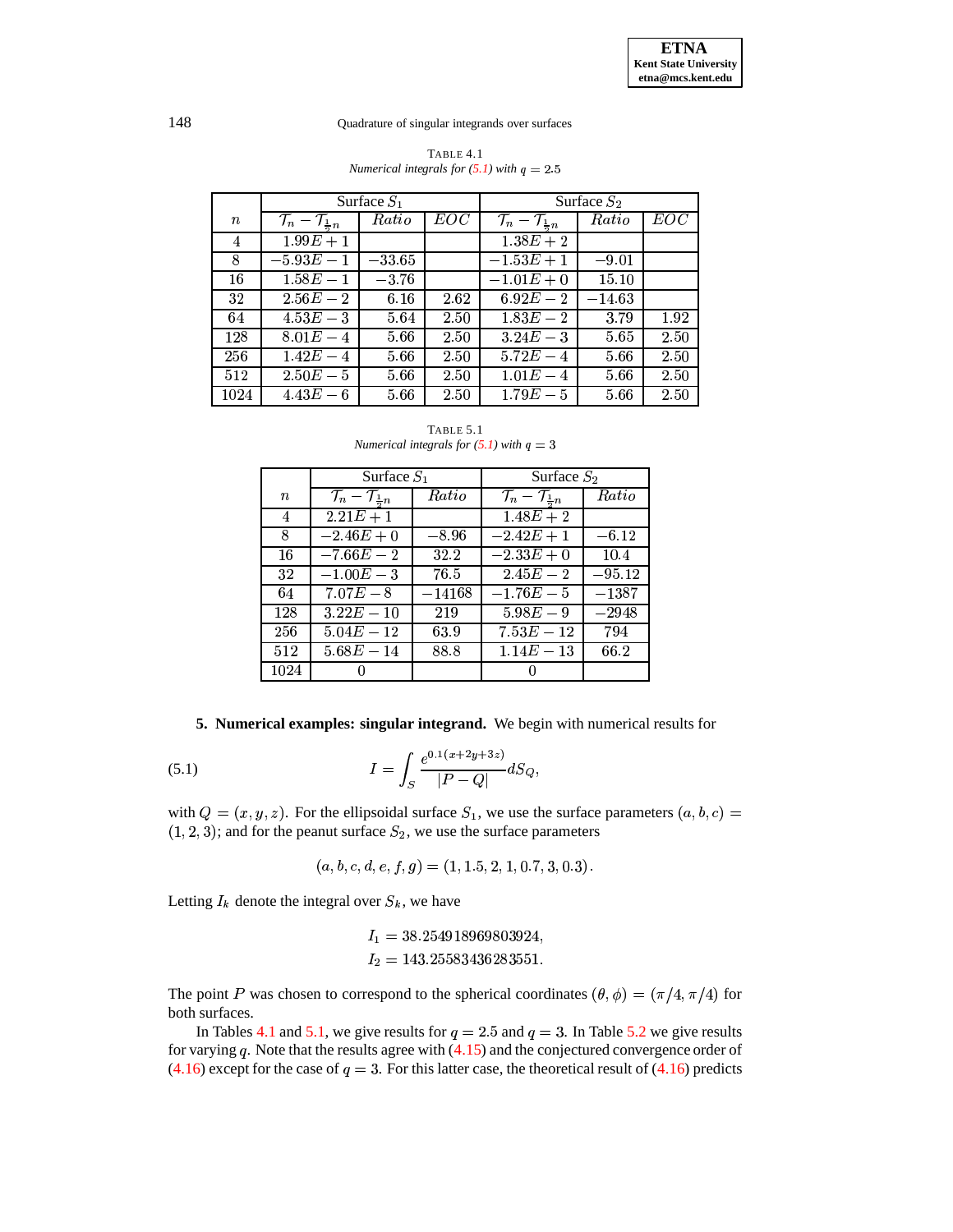| TABLE 5.2                                                                           |  |
|-------------------------------------------------------------------------------------|--|
| Estimated order of convergence for the numerical integration $(5.1)$ with varying q |  |

|                                                            |  | 1.5   2.0   2.5   3.0 | $13.5$   4.0 |  |
|------------------------------------------------------------|--|-----------------------|--------------|--|
| Surface $S_1$   1.5   2.0   2.5   large   3.5   4.0        |  |                       |              |  |
| Surface $S_2$   1.5   2.0   2.5   <i>large</i>   3.5   4.0 |  |                       |              |  |

<span id="page-16-0"></span> $I - \mathcal{T}_n = O(h^4)$ . Empirically for  $q = 3$ , based on both Table [5.1](#page-15-1) and other examples, we estimate that  $I - \mathcal{T}_n = O(h^6)$ .

**CONCLUDING DISCUSSION.** The proofs of the conjectures in [\(2.32\)](#page-8-0) and [\(4.16\)](#page-14-2) will probably depend on some extension of the asymptotic results of Lyness and Ninham [\[8\]](#page-17-10). Also see the recent work of Sidi [\[10\]](#page-17-6).

As noted in the numerical examples of earlier sections, there are values of  $q$  for which the convergence of  $\mathcal{T}_n$  to I is extremely rapid, much more so than is predicted by the theoretical convergence results for general  $q$ . Consider the special case of

(5.2) 
$$
I(f) = \int_U f(Q) dS_Q,
$$

<span id="page-16-1"></span>

with f nonsingular and  $2q = 3$ . Using the constructions of the derivatives of  $F(\theta)$  and  $G(\theta)$ in the proof of Theorem [2.1,](#page-3-3) it can be shown that

$$
\frac{d^k}{d\theta^k} \left[ F(\theta) G(\theta) \right] = 0, \qquad k = 1, 3, \qquad \theta = 0, \pi.
$$

Thus, we would like to apply the Euler-MacLaurin expansion of  $(2.9)$  to conclude that  $I -$ Unfortunately, we need to also show that  $\zeta_n = O(h^6)$ , which would agree for this case with the observed rate in the examples of §[3.](#page-9-0)

$$
\frac{d^6}{d\theta^6}\left[F(\theta)G(\theta)\right]\in L(0,\pi)\,,
$$

something we have not been able to accomplish to date. Thus, we leave it as a conjecture that superconvergence takes place for  $(5.2)$  with f a sufficiently smooth function and  $2q$  an odd integer.

Recall the assumptions on the mapping  $M$  given in  $\S1$  $\S1$  following [\(1.6\)](#page-0-2). Smooth mappings  $\mathcal{M}: U \longrightarrow S$  defined on surfaces can be extended to meet the earlier assumptions; for example, see Gunter  $[7, Chap. 1, \S3]$  $[7, Chap. 1, \S3]$ .

There are probably other transformations that can be used to replace  $(2.2)$ , although ours seems both intuitive and simple to implement. We have implemented our scheme using *Matlab* and will gladly share the codes with others.

**APPENDIX**. *Defining surface normals and Jacobian for a general surface*. The mapping  $M: U \longrightarrow_{onto}^{1-1} S$  is given by  $(\xi, \eta, \zeta) \mapsto (x, y, z)$ . Using spherical coordinates,

$$
x = x(\xi, \eta, \zeta),
$$
  
\n
$$
y = y(\xi, \eta, \zeta),
$$
  
\n
$$
z = z(\xi, \eta, \zeta).
$$

For derivatives, we use the shorthand notation

$$
x_1 = \frac{\partial x(\xi, \eta, \zeta)}{\partial \xi}, \quad x_2 = \frac{\partial x(\xi, \eta, \zeta)}{\partial \eta}, \quad x_3 = \frac{\partial x(\xi, \eta, \zeta)}{\partial \zeta},
$$